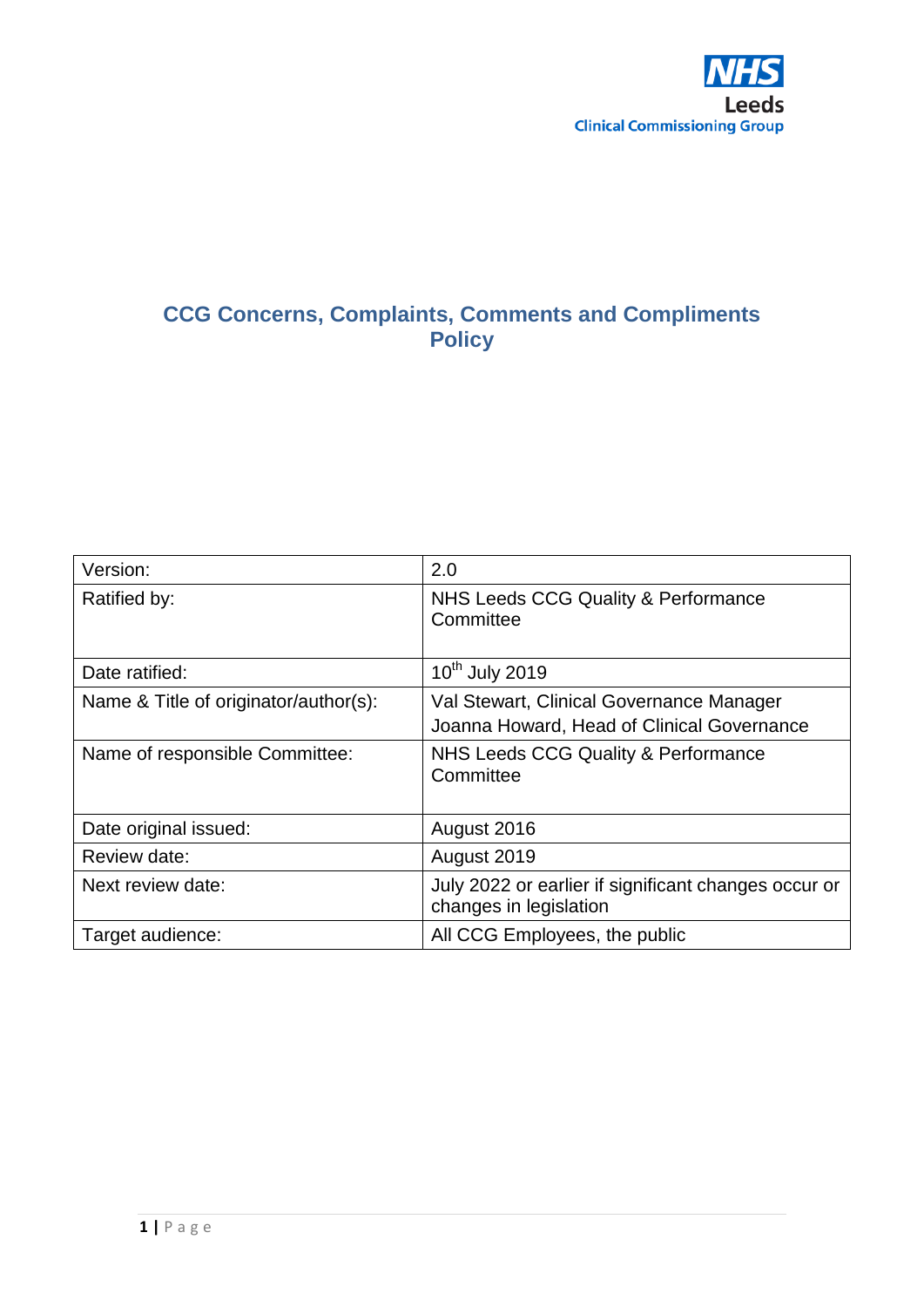

#### **Summary**

NHS Leeds CCG is firmly committed to continuously improving the quality of services it provides or commissions by understanding the experiences of people accessing those services. Commissioned services are those that are paid for by the CCG but provided by other organisations such as hospitals, community care and any other providers. The CCG understands that in order to continue to make improvements, it is essential to encourage, value, engage with and learn from all types of feedback. Therefore the CCG takes a proactive approach to handling complaints, concerns, comments and compliments as a genuine means to improving the experiences of patients and the quality of its services.

This policy incorporates the CCG's obligations in the NHS Constitution and the Health and Social Care Act and responds to a number of key reports, guidelines and legislations which relate to the handling of complaints.

This policy ensures that feedback is always:

- Actively encouraged and that people know how to give feedback and make a complaint
- Taken seriously and responded to their feedback and complaint promptly
- Investigated thoroughly and proportionately to the seriousness of the complaint
- Utilised as an opportunity to learn and improve

The CCG will:

- Ensure that this policy promotes a consistent and fair process for managing feedback and handling complaints
- Ensure that it is easy for people to give feedback, and that the complaints process is accessible for all
- Implement systems for monitoring, reporting and sharing information regarding feedback and complaints across the CCG, including lessons learned.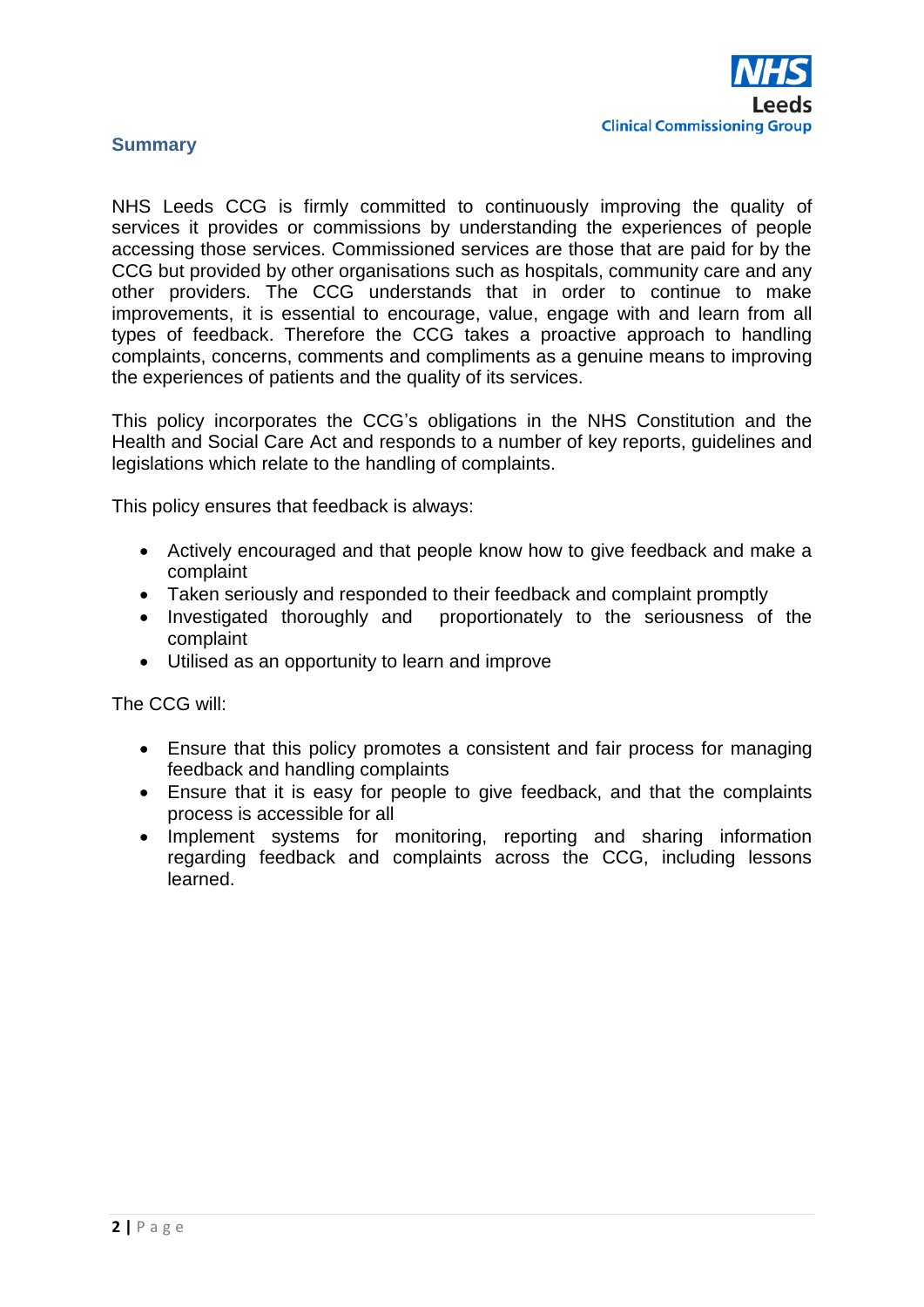

## **Table of Contents**

| 1  |                                                                       |  |
|----|-----------------------------------------------------------------------|--|
| 2  |                                                                       |  |
| 3  |                                                                       |  |
| 4  |                                                                       |  |
| 5  |                                                                       |  |
| 6  |                                                                       |  |
| 7  | Process and Procedures for Handling Complaints - Local Resolution  8  |  |
| 8  |                                                                       |  |
| 9  |                                                                       |  |
| 10 |                                                                       |  |
| 11 |                                                                       |  |
| 12 |                                                                       |  |
| 14 |                                                                       |  |
| 15 |                                                                       |  |
|    |                                                                       |  |
|    | Appendix A: A user-led vision for raising concerns and complaints  19 |  |
|    |                                                                       |  |
|    | Appendix C: Unreasonable Complaints Behaviour Procedure22             |  |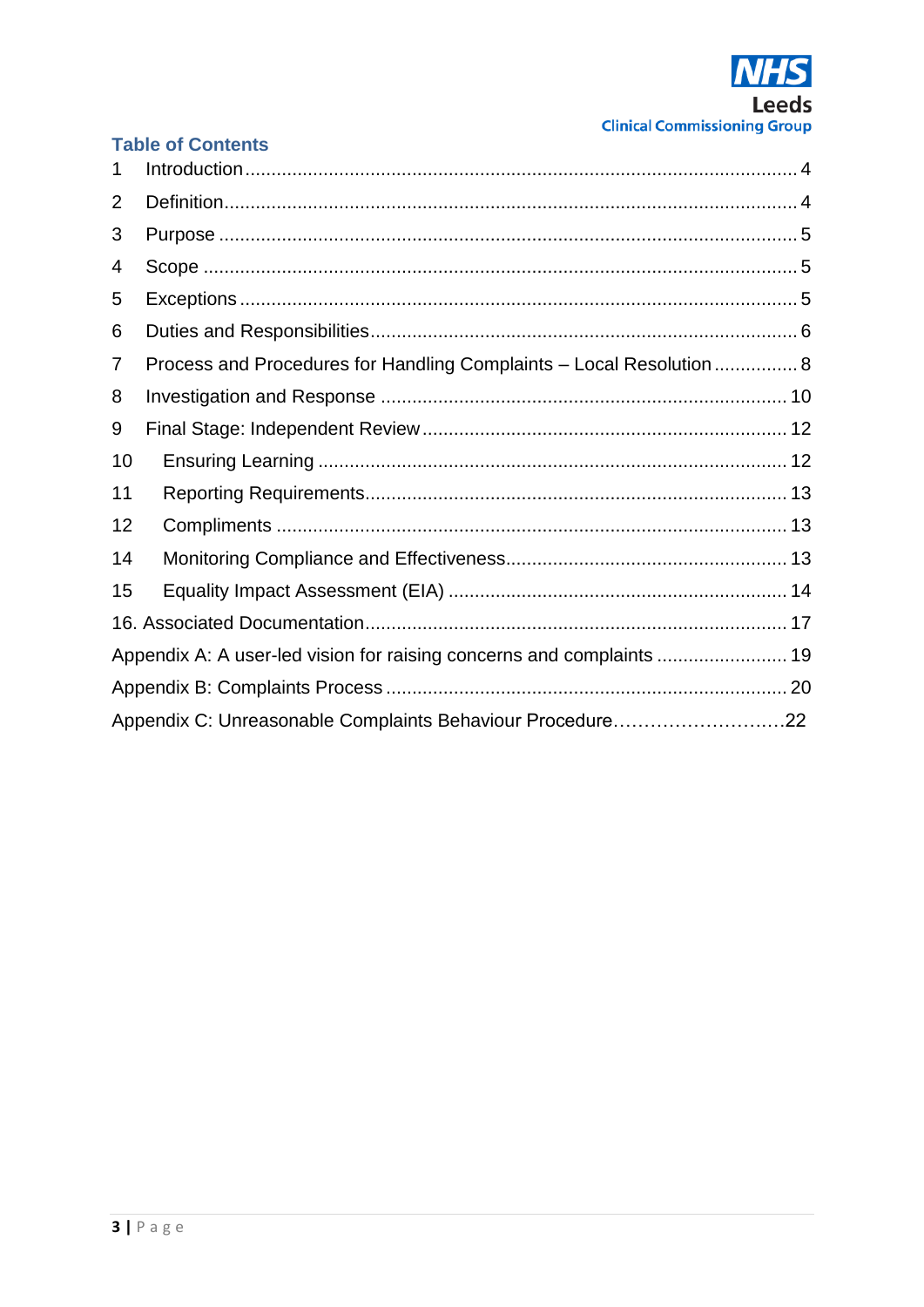#### <span id="page-3-0"></span>**1 Introduction**

NHS Leeds CCG is committed to providing service users, their family members, carers or members of the public with the opportunity to seek advice, raise concerns, compliments and formal complaints about the CCG and its services. The CCG has adopted a person centred approach to ensure that issues are dealt with in a way which empowers service users to make choices about how their concerns are handled and in accordance with the Local Authority Social Services and National Health Service Complaints (England) Regulations 2009.

The CCG approach is structured around the 'My Expectations' report, published by the Parliamentary and Health Service Ombudsman, Local Government Ombudsman and Healthwatch. This report sets out a best practice framework to support a positive experience for people raising concerns and complaints in five steps, also known as 'I statements' (Appendix A):

- **Considering a complaint**: ensuring people are given information about how to complain, that they will be supported to do so and care will not be compromised.
- **Making a complaint**: ensuring all staff can help, and that making a complaint is easy and convenient.
- **Staying informed:** keeping people up to date and making the response personal.
- **Receiving outcomes:** resolving complaints and achieving an appropriate outcome.
- **Reflecting on the experience**: ensuring complaints are handled fairly and consistently, and that people understand how their feedback has helped to improve services.

# <span id="page-3-1"></span>**2 Definition**

The CCG recognises and records feedback activity under the following categories:

- **Comments:** Comments may be made either verbally or in writing to any member of staff within the CCG. These may be general comments or opinions regarding NHS services, or may be specific to a particular service or area of care. Comments may offer observations or suggestions regarding services.
- **Concerns:** An issue raised in writing, or verbally, identifying issues about a service and/ or area of commissioning.
- **Complaints**: A complaint is an expression of dissatisfaction about any aspect of the CCG and its commissioned services requiring a response.
- **Compliments**: The CCG recognises that compliments are also a valuable source of feedback. Positive feedback received regarding services can provide an opportunity to acknowledge improvements and successes, to recognise good practise and to apply this across other areas.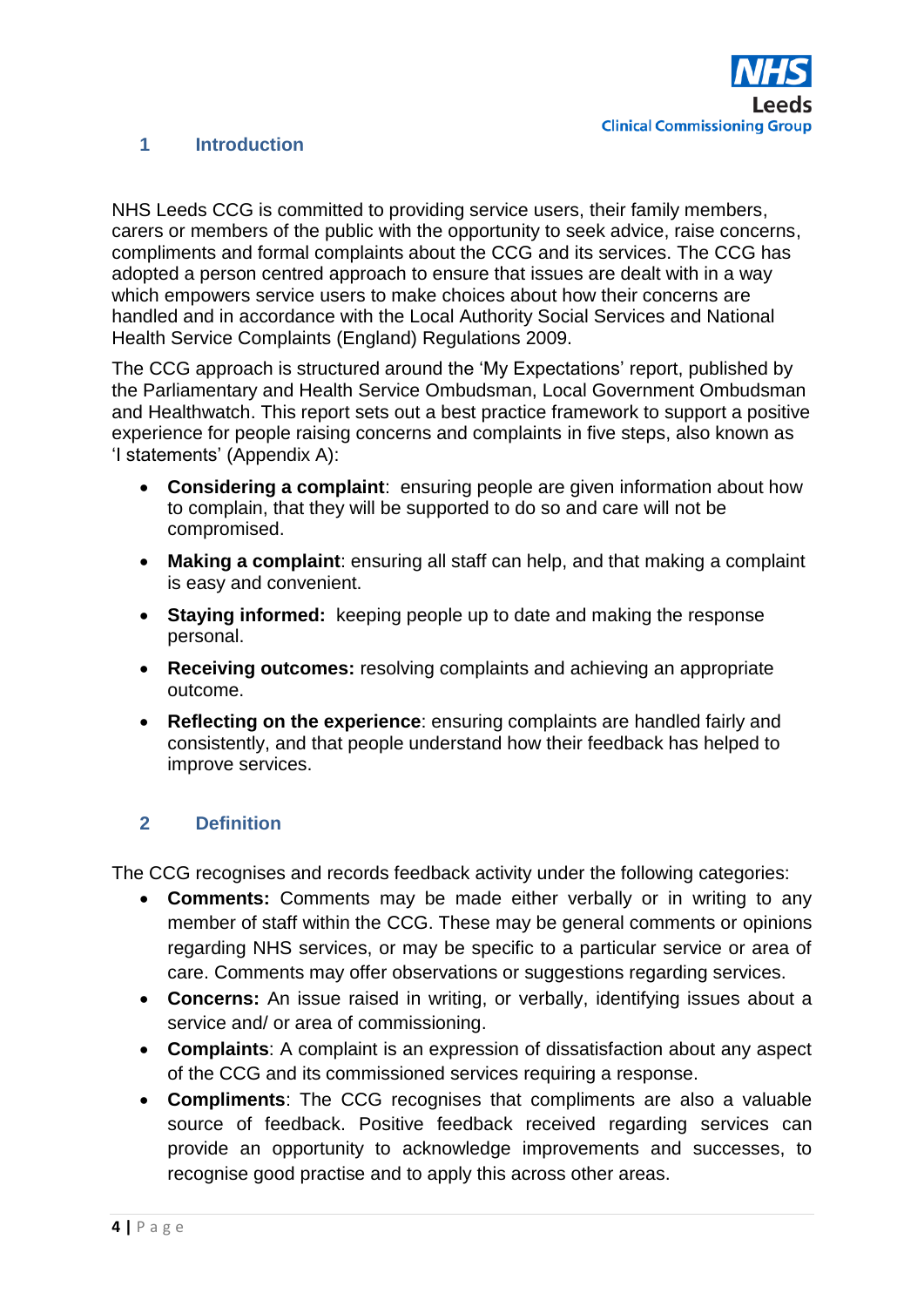# <span id="page-4-0"></span>**3 Purpose**

The purpose of this document is to outline the CCG's complaints policy to ensure that the CCG meets it statutory obligations under the Local Authority Social Services and National Health Services Complaints (England) Regulations 2009. This policy aims to ensure the following:

- To provide a clear, simple and easy to understand process for managing complaints which is fair and impartial, widely publicised and accessible to all
- To ensure complainants and staff are provided with the necessary guidance and support
- The causes of complaints and lessons learned are identified and utilised to improve services and prevent recurrence
- Complaints are managed promptly and efficiently, and answers or explanations are provided quickly and within established time limits, in accordance with the Complaint Process Flowchart (Appendix B)
- Complainants are treated courteously and sympathetically and care is not adversely affected as a result of having made a complaint.

# <span id="page-4-1"></span>**4 Scope**

This policy applies to all complaints, comments, concerns and compliments received by the CCG and must be followed by all staff employed by the CCG, including those employed as part of a temporary or honorary contract, agency/bank staff, students and volunteers or any other person that is acting on behalf of the CCG. Providers of CCG commissioned services must ensure that they have robust policies and procedures in place to support patients, carers and their families.

Under the Local Authority Social Services and National Health Service Complaints (England) Regulations 2009 complainants have the choice of making a complaint to either the provider or the commissioner of services, but not both.

# <span id="page-4-2"></span>**5 Exceptions**

In accordance with the NHS Complaints regulations 2009 the following complaints will not be dealt with under this policy:

- A complaint made by a local authority, NHS body, Primary Care provider or independent provider
- A complaint made by an employee of a local authority or NHS body about any matter relating to employment
- A complaint which is made orally and is resolved to the complainants satisfaction no later than the next working day after the day on which the complaint was made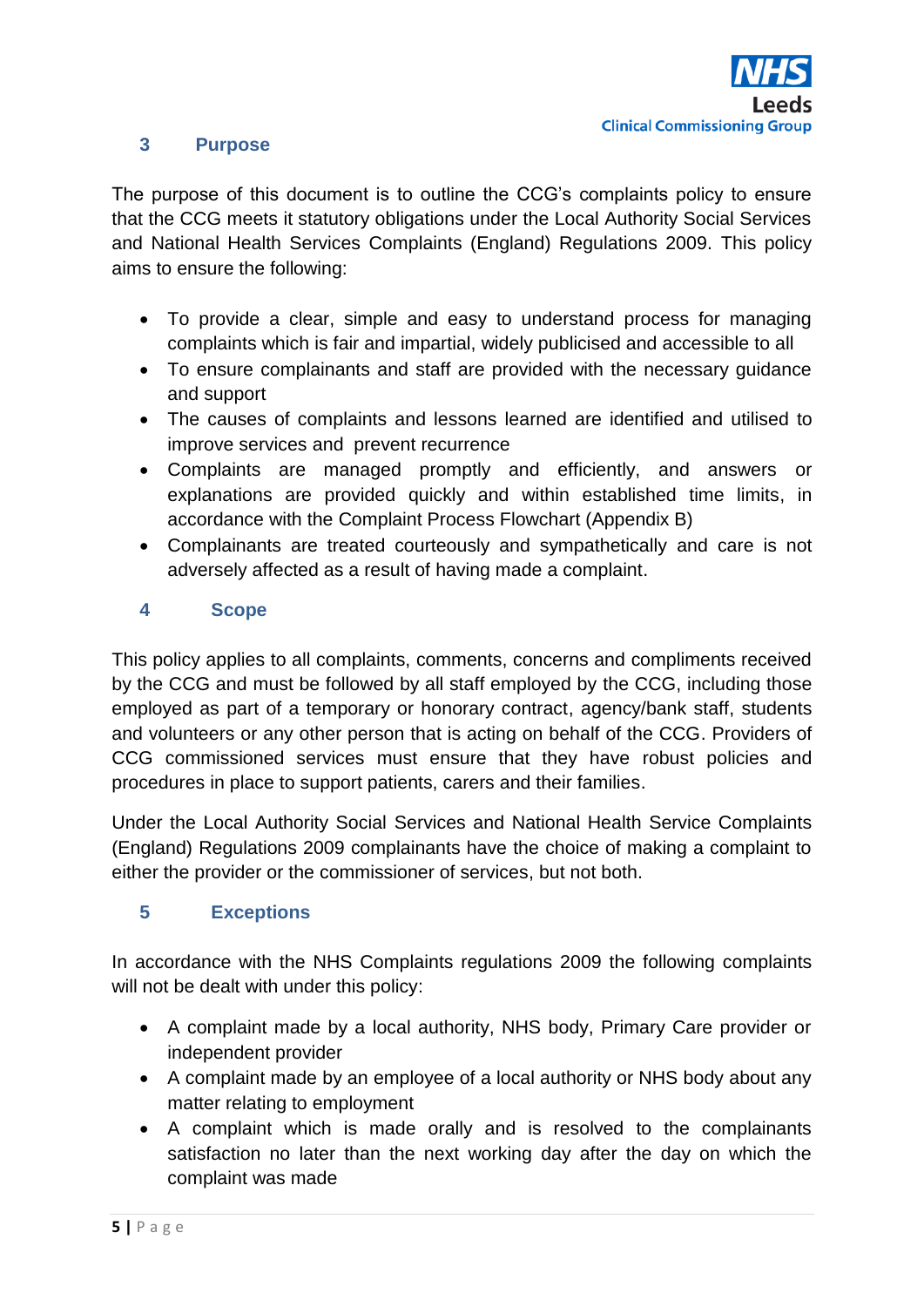

**Clinical Commissioning Group** 

- A complaint which is the same as a complaint that has previously been made and resolved
- A complaint which has previously been investigated under the 2004, 2006 or 2009 regulations
- A complaint which has been investigated by a Health Service Commissioner under the 1993 Act
- A complaint arising out of the alleged failure by the organisation to comply with a request for information under the Freedom of Information act 2000

Where a complaint is not to be investigated under the NHS Complaints Regulations 2009, where possible the complainant will be signposted appropriately to progress their concern.

Complaints should be submitted to the CCG no later than 12 months after the subject of the complaint matter occurred or realising that there was something to complain about. This is at the discretion of the Head of Clinical Governance in accordance with the CCG Chief Executive and can be extended in exceptional circumstances. A decision not to extend beyond this period will be confirmed in writing with an explanation.

<span id="page-5-0"></span>**6 Duties and Responsibilities**

## **Accountable Officer**

The Chief Executive has overall responsibility for the complaints process and for ensuring compliance with current regulation. The Chief Executive is also responsible for approving and signing all complaint response letters or appointing an appropriate deputy.

#### **Directors/managers**

CCG Directors and managers are responsible for investigating formal complaints about their services/area of work within an agreed timescale and for ensuring that staff actively engage in the complaints process and supporting investigations when required. Line managers are required to support their staff during the complaints process.

#### **Staff**

All staff have a responsibility to report feedback in accordance with this policy and have a duty to their patients, employer and fellow colleagues to co-operate fully with an investigation to ensure the most appropriate outcome.

Staff should actively encourage all individuals to feed back their experiences, including raising concerns and complaints where appropriate, to support the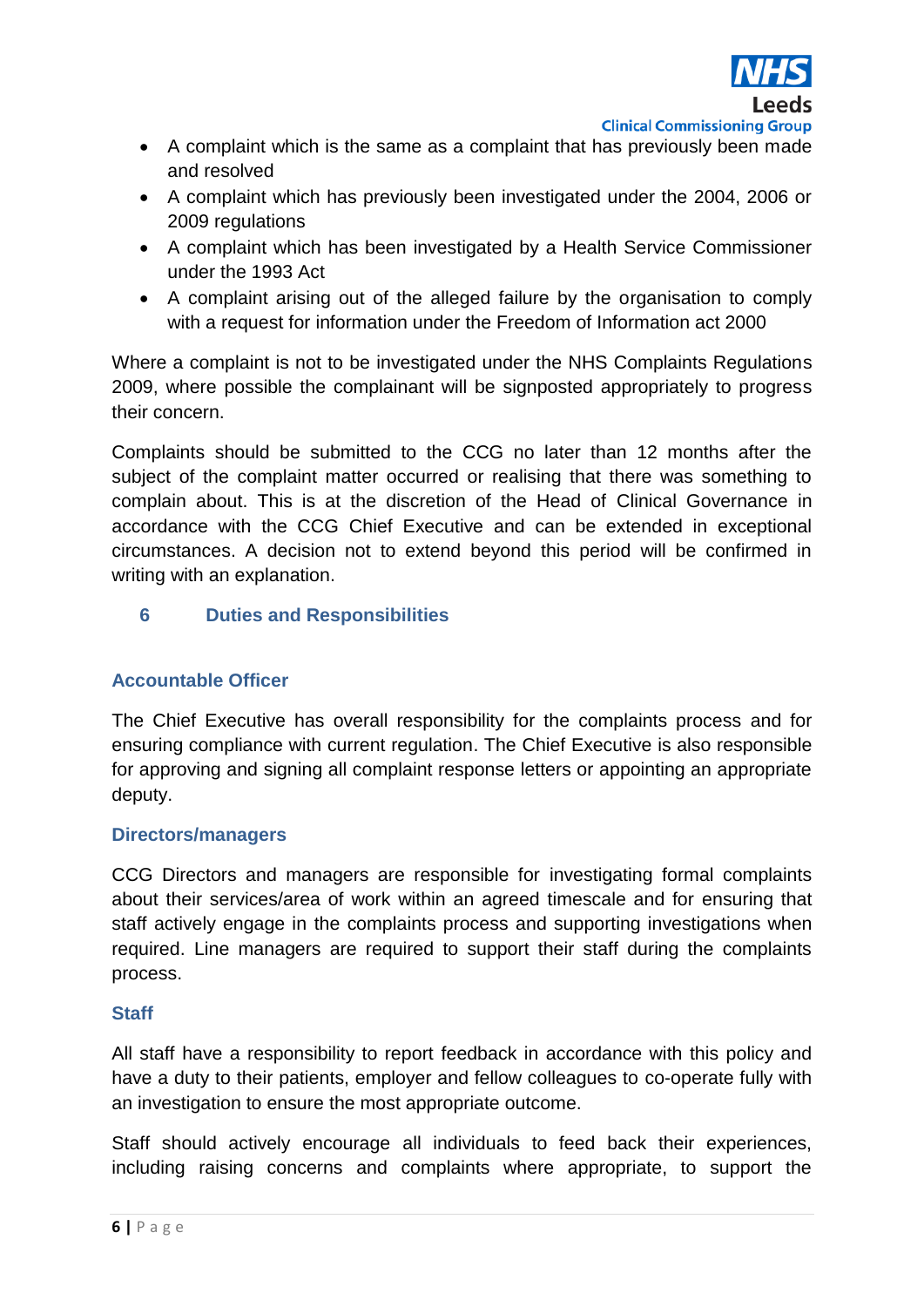

continuous improvement to services and to inform the CCG commissioning intentions.

### **The Complaints Team (Clinical Governance Team)**

The Complaints Team is responsible for ensuring the CCG has a robust system and process in place to ensure effective complaints management which is in line with national legislation. The team will support the investigation process and liaise with other staff members to provide appropriate advice around complaints and concerns when required.

The Complaints Team has responsibility for administering and managing all complaints centrally, acknowledging all complaints within the statutory 3 working days and is responsible for all aspects of the complaints process.

The team is responsible for ensuring that the Complaints Policy and associated procedures are followed and that complaints are actioned in line with this document. The team will also ensure that the policy and procedures are regularly reviewed and updated.

#### **Advonet**

Advonet offer an independent advocacy service within Leeds to support and provide advice to patients, carers and their families when making a complaint about NHS services. Information about this service will be provided to all complainants that contact the CCG.

## **Leeds City Wide Complaints Group**

The statutory organisations in Leeds, that undertake investigations of concerns and complaints about local health and social care services, together with Advonet Leeds and Healthwatch Leeds, work together to reduce duplication and to improve and learn from the experience of people raising a complaint or concern and to develop good practice. The group consists of:

- NHS Leeds and York Partnership Foundation Trust
- NHS Leeds Teaching Hospital Trust
- NHS Leeds Community Healthcare Trust
- Leeds City Council
- Healthwatch Leeds
- Advonet
- NHS Leeds Clinical Commissioning Group

The group provides learning, expertise and sharing of good practice, identifying information and processes that can be improved through joint work and learning together.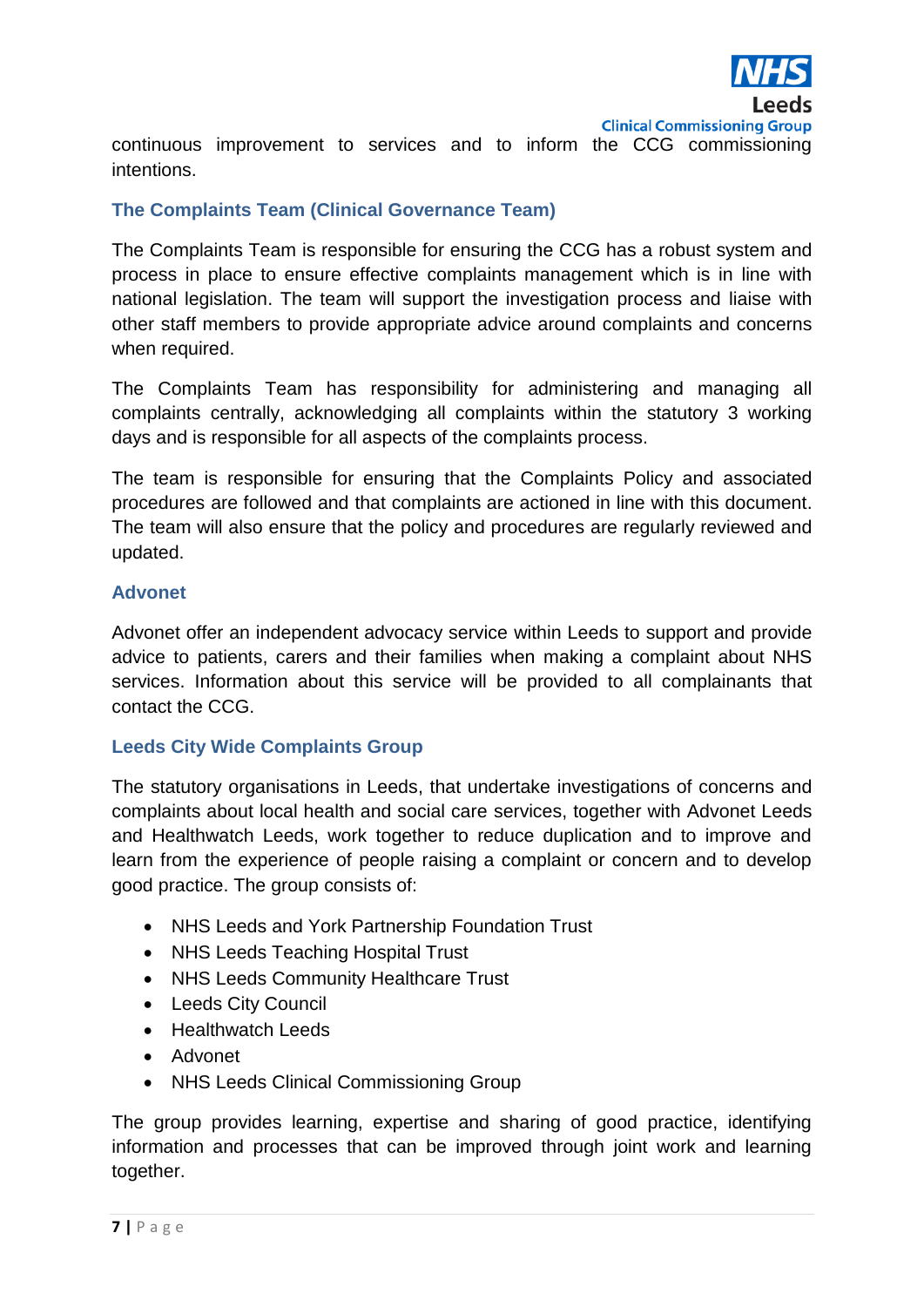### <span id="page-7-0"></span>**7 Process and Procedures for Handling Complaints – Local Resolution**

In line with the NHS Complaints Regulations 2009 complainants should be offered a choice of raising their concerns, or making a formal complaint to either the service provider directly, or the commissioner. All avenues must be explored to resolve issues at local level, including a review of the complaint, if the complainant is not initially happy with the outcome.

A complaint can be made orally, in writing or electronically. If a verbal complaint is received the staff member should establish whether it is a matter that they or a colleague can respond to immediately. If the verbal complaint is able to be resolved to the complainant's satisfaction within one working day then this will not be recorded as a formal complaint but the complaints team must still be notified so that the concern can be documented. If a verbal complaint is a formal complaint then the member of staff receiving the complaint must make a written record of the complaint and provide a copy to the complaints team as soon as possible.

All staff must ensure that complaints are sent to the complaints team as soon as they are received. All complaints, comments, concerns and compliments can be sent to:

# **Email:** [Leeds.complaints@nhs.net](mailto:Leeds.complaints@nhs.net) **Address:** CCG Complaints Team NHS Leeds CCG FREEPOST RTEG-JRZR-CLZG Suites 2-4 WIRA House Ring Road West Park Leeds LS16 6EB **Telephone:** 0113 8435490

All contacts will be acknowledged within 3 working days of receipt. Following receipt, the complaints team, in discussion with the complainant, will agree:

- The manner in which the complaint is to be handled, including an offer to meet the patient if appropriate;
- The timescale for providing a response;
- The desired outcomes from raising their complaint.

Should the complainant wish to meet with the complaints team to discuss the contents of their complaint this will be arranged. All meetings are to be held on CCG premises with one service manage and one member of the complaints team present. This meeting will be documented and a copy of this shared with the complainant.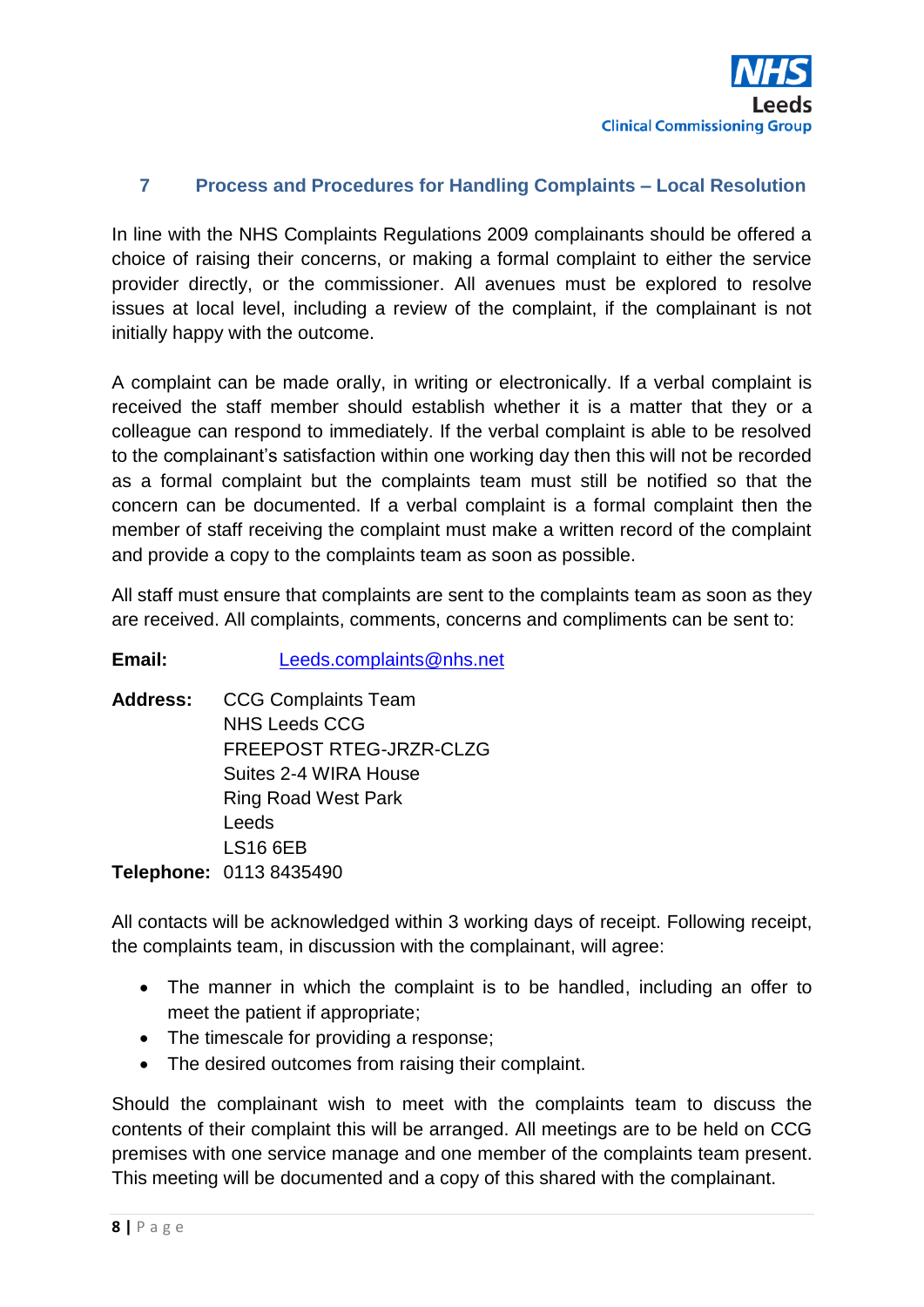

#### **Clinical Commissioning Group**

If the content of a complaint highlights serious concerns which meet the criteria of an incident, the complaint will be investigated under the CCG Incident Management Policy and Guidance and the complainant informed. If a safeguarding concern is identified, then advice will be sought from the CCG Head of Safeguarding with a view to ensuring the safety and best interests of the patient.

Where a complainant indicates they intend to take legal action, the matter should be referred to the Head of Corporate Governance and Risk, to ensure due consideration and collaboration with relevant individuals. If there is no indication that a complaint investigation will prejudice any legal proceedings, the complaint will be registered and dealt with through the complaints process. In some circumstances it may be appropriate to cease action under the complaints procedure. This is consistent with national guidance.

### **Unreasonable complaints**

The CCG recognises that it is the right of every individual to pursue a complaint. However, on occasions, staff may consider that a complaint is unreasonable e.g. the complainant raises the same issues repeatedly despite having received a comprehensive response, or the complainant becomes aggressive, threatening, abusive or violent towards those involved in the complaints process. If it is considered that a complainant is becoming unreasonable, the member of staff should refer this to the Head of Clinical Governance who will manage the situation in accordance with the Unreasonable Complaints Procedure (appendix C) and the Acceptable Standards of Behaviour Policy.

## **Confidentiality**

Feedback and complaints will be handled in the strictest confidence at all times and in accordance with the CCGs information governance policies. Where it is necessary to seek input from organisations external to the CCG, written consent from the patient should be obtained prior to sharing any information. If consent cannot be determined, following multiple attempts, the complaint will be closed.

Information will only be disclosed to those individuals who are investigating the complaint or have been asked to provide a statement directly in relation to the contents of the complaint. Information will not be disclosed to patients or complainants unless the person has given written explicit consent to the disclosure of that information. In the case of a complaint raised by a third party (e.g. family member, carer, MP, representative) including those regarding a patient who has died or who lacks capacity, the representative must be a relative or other person who had or has a sufficient interest in the patient's welfare and is a suitable person to act as representative. If a complainant is the parent or guardian of a child under the age of 18 (to whom the complaint relates) the staff member must be satisfied that there are reasonable grounds for the complaint being made by the representative instead of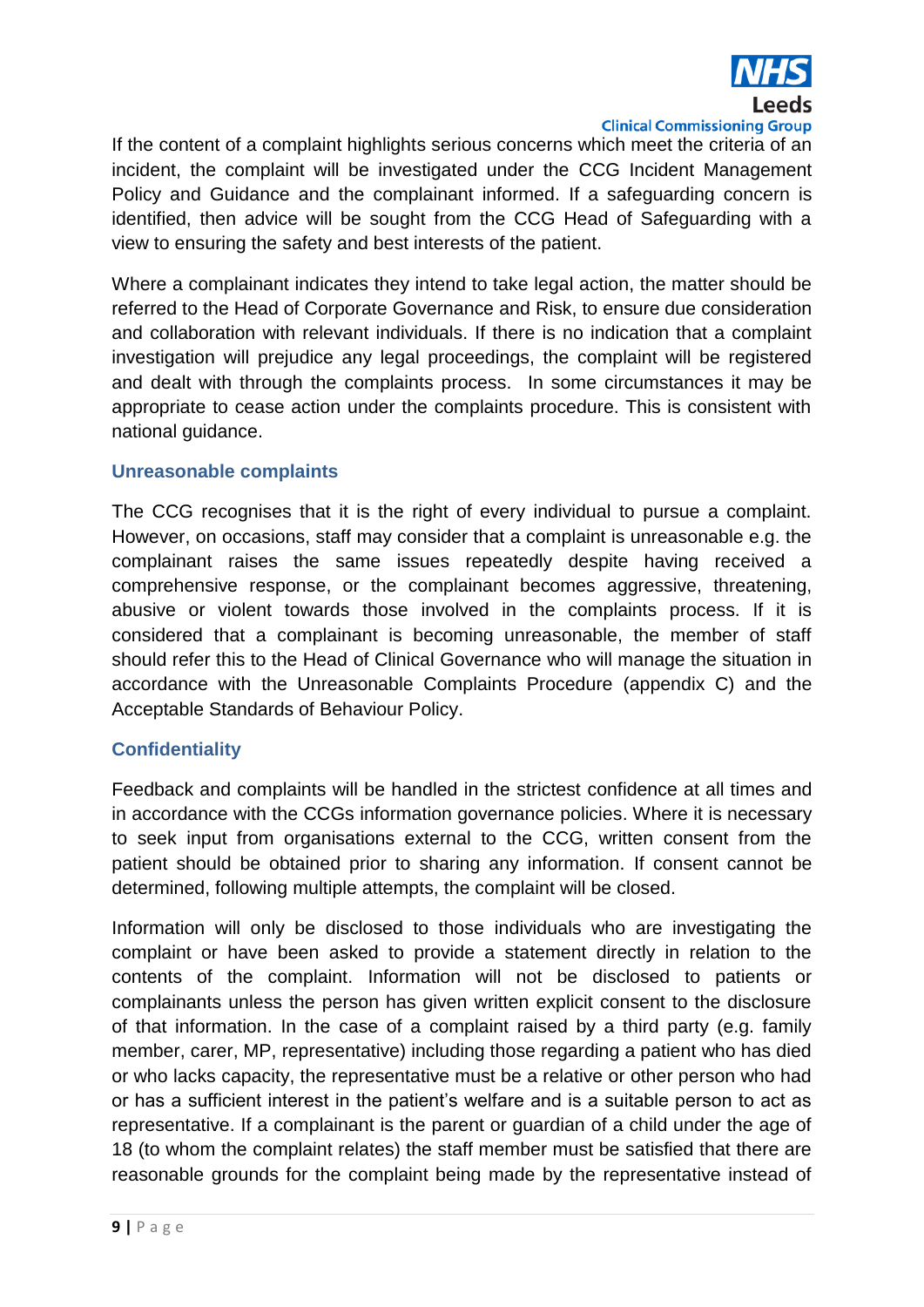

the child. Every case should be considered on an individual basis before a response is provided, and where possible evidence, such as identification or legal documents, will be required.

There may be instances where the investigation of a complaint reveals further information of a particularly sensitive nature that the complainant could feel uncomfortable being disclosed to third parties. Where explicit consent to reveal such information is not already present, complaints made by representatives, including MPs, may require the CCG to gain written consent from the patient prior to sharing confidential or personal information.

There are some instances where the CCG is required to disclose patient information without consent to the appropriate body e.g. safeguarding, police or a senior person involved in providing their health care. This must be conducted in accordance with current data protection legislation and may involve:

- cases where the law requires disclosure of information which will be:
	- if the health and/or welfare of a child or young person is at risk.
	- if the complainant admits to committing a serious crime.
- an individual who may be put at significant risk or their life threatened.

Prior to any disclosure where consent has not been provided the CCG Caldicott Guardian must be consulted and recorded within the Caldicott Log (held by the Caldicott Guardian). Following disclosure a written explanation to the person involved must be provided. Information governance advice may be sought from the CCG Information Governance specialist.

Under the General Data Protection Regulation (GDPR) individuals have the right to complain to the Information Commissioner's Office if they feel their rights under the regulation have been infringed. Further information on individual's rights can be found in the CCG [Privacy notice.](https://www.leedsccg.nhs.uk/about/how-we-use-your-information/)

## <span id="page-9-0"></span>**8 Investigation and Response**

The CCG will investigate a complaint in a manner appropriate to resolve it as quickly and efficiently as possible after receiving the complaint. The complaint must be carried out by someone not directly involved in the events leading to the complaint. The complaints team will keep the complainant informed throughout the investigation process, as far as reasonably practicable, informing the complainant of any delays.

Where a complaint involves more than one organisation it will be agreed at the beginning of the process which organisation will manage and coordinate the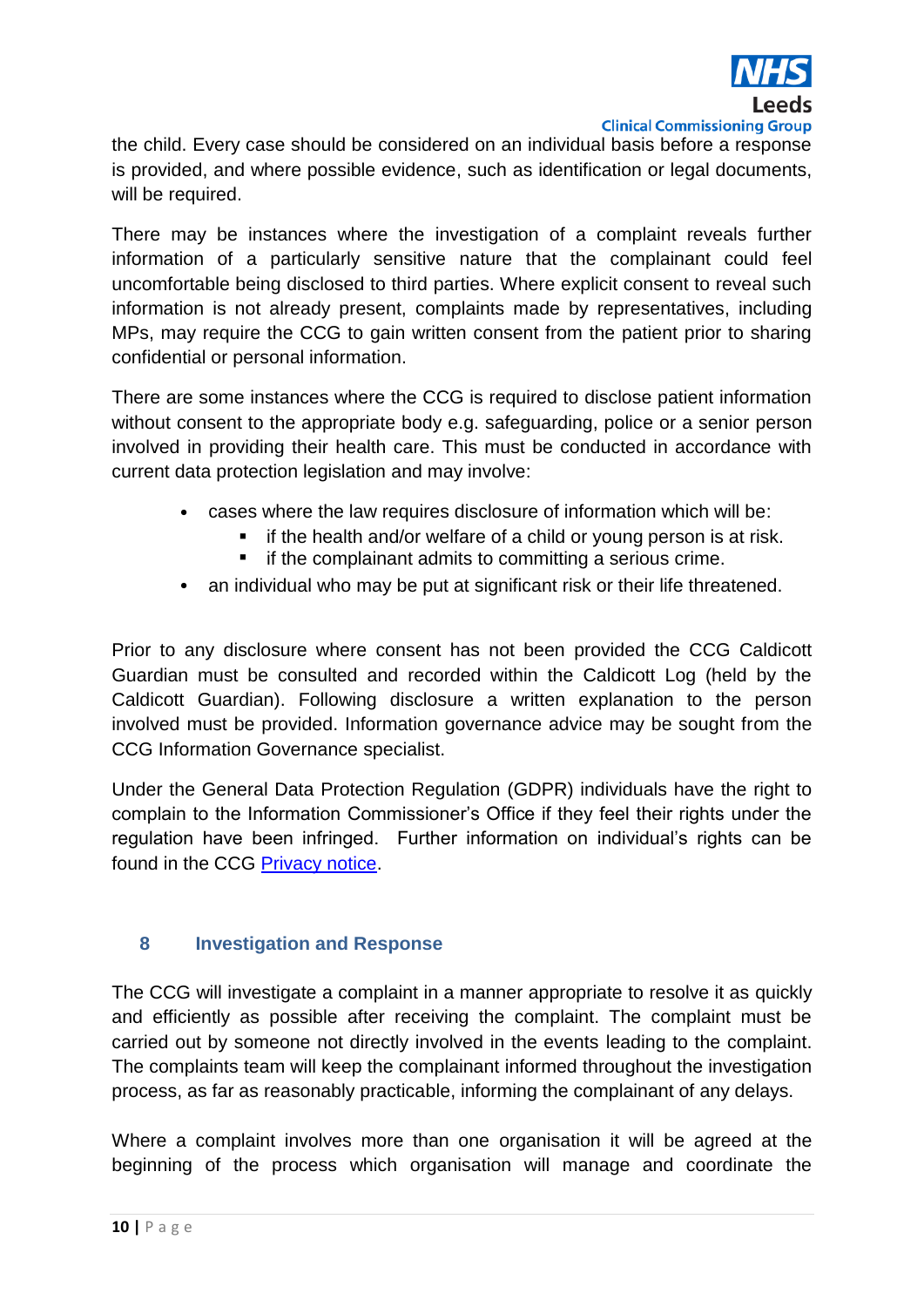

#### **Clinical Commissioning Group**

complaint. This is usually the organisation that has the majority of issues, or the highest risk issues. The lead organisation will coordinate a single comprehensive investigation and response to the complaint, as set out in the Complaints Inter-Agency Protocol and the Local Authority Social Services and National Health Service Complaints (England) Regulations 2009.

The CCG has contracts in place with multiple providers and under the 2009 Regulations a patient can choose to approach either the provider or the commissioner to make a complaint. If a complaint received by the CCG concerns a commissioned service the complaints team, in discussion with the complainant, will decide who the most appropriate body is to handle the complaint. It is not possible to raise the same complaint with the service provider as well as the commissioning organisation.

Following the completion of the investigation and within the timescales agreed with the complainant, the complaints team will send a formal response in writing to the complainant, signed by the Chief Executive, which will include:

- An explanation of how the complaint was considered
- Honest explanations based on facts and where it is clear that there has been a mistake or failure in procedures, this should be clearly stated and an apology given, in line with duty of candour
- The conclusions reached including any remedial action that the organisation considers to be appropriate
- Clearly demonstrate how the complaint and findings have improved services or led to changes
- Invitation for the complainant to contact the complaints team if they have any outstanding concerns
- The complainants right to ask the Parliamentary and Health Service Ombudsman to review their complaint if they are dissatisfied with the CCG's response
- Following a response being offered, the CCG will actively seek feedback from complainants regarding their experience of making a complaint, which will be recorded and used to inform future policy and process change.

## **Support to staff**

All statements, letters, phone calls and actions taken in an investigation must be documented and kept in the complaint file. Members of staff that are named within a complaint should be informed of the complaint by their line manager. Staff should be fully supported by their line manager and consulted during the investigation. The investigation must be full, fair and timely and focussed on resolving complaints rather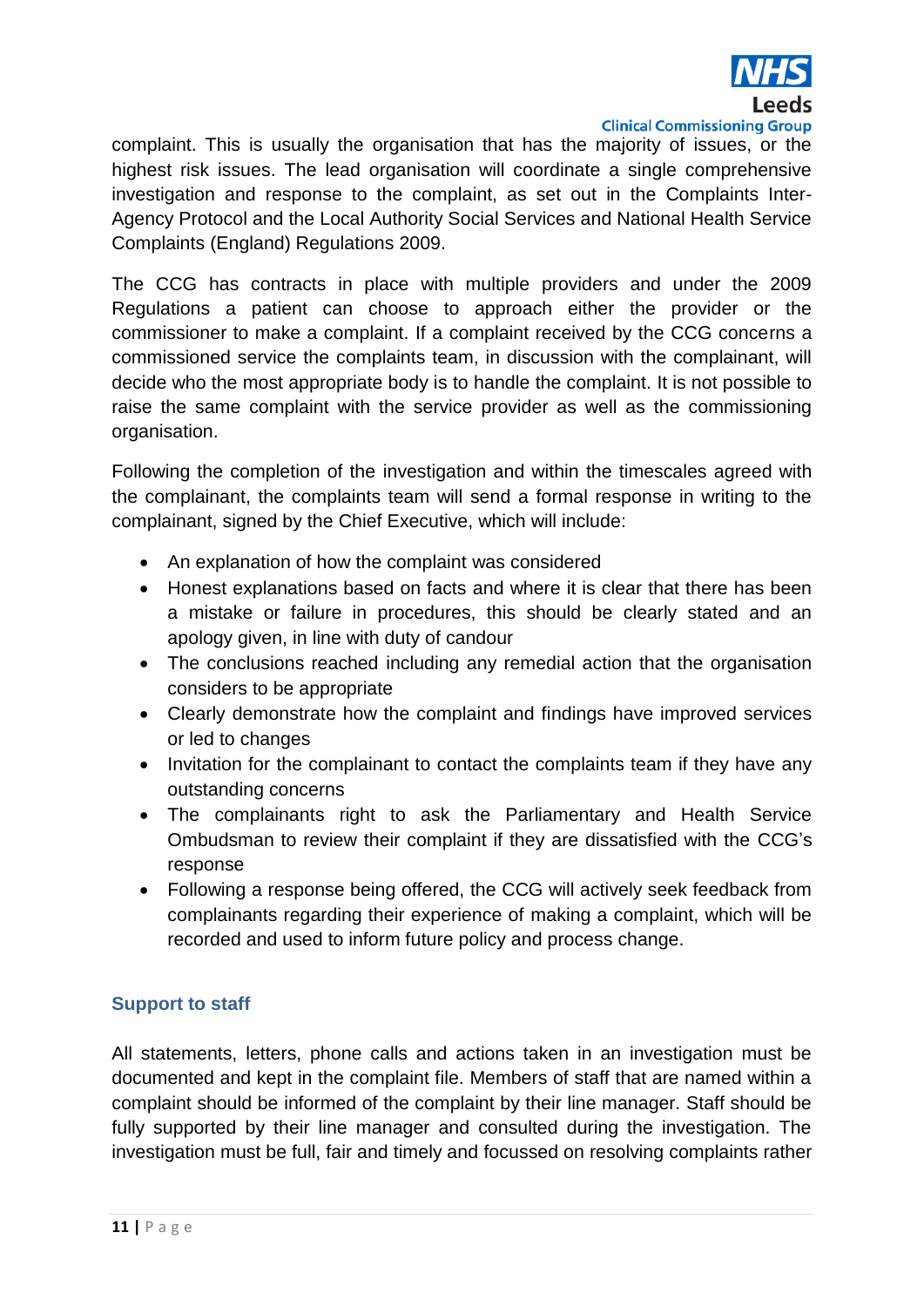

**Clinical Commissioning Group** 

than apportioning blame. The CCG actively promotes positive attitudes towards dealing with complaints.

### <span id="page-11-0"></span>**9 Final Stage: Independent Review**

If a complainant remains dissatisfied with the response gained at a local resolution stage they can ask the Parliamentary and Health Service Ombudsman (PHSO) to review the case. The PHSO may review a complaint where:

- A complainant is not satisfied with the result of the investigation undertaken by the CCG
- The complainant is not satisfied with the response and does not believe the CCG has resolved their concerns
- The CCG has decided not to investigate a complaint on the grounds that it was not made within the required time limit

Complainants must have complained to the CCG or service provider involved before contacting the PHSO. The PHSO require that a complaint is referred within a year after the day on which the complainant first identified the issue, unless the PHSO considers that it is reasonable to review the complaint outside of this timescale.

Upon request, the complaints team will provide copies of all records and correspondence relating to the complaint and co-operate fully with the PHSO, informing the Head of Clinical Governance that a request has been received.

If a complaint is upheld by the PHSO, the complaints team will co-ordinate any points of action required, in collaboration with either the relevant Director or Head of Service to ensure that actions are completed and a response is provided within the set deadline established by the PHSO.

## <span id="page-11-1"></span>**10 Ensuring Learning**

Learning from complaints is critical to the delivery of safe and effective services within the CCG. Each complaint is an opportunity to improve services and must be used as an opportunity for learning and improvement.

The complaints team will record the conclusion, lessons learned and agreed actions for each comment, concern or complaint and the area it relates to prior to closing the complaint file. This ensures any themes or emerging trends can be identified.

Themes and trends for complaints are regularly reviewed within the CCG via quarterly reports to the CCG Quality & Performance Committee. These themes and trends, in a non-identifiable format, are also shared with relevant provider organisations as well as the Leeds City-Wide complaints forum.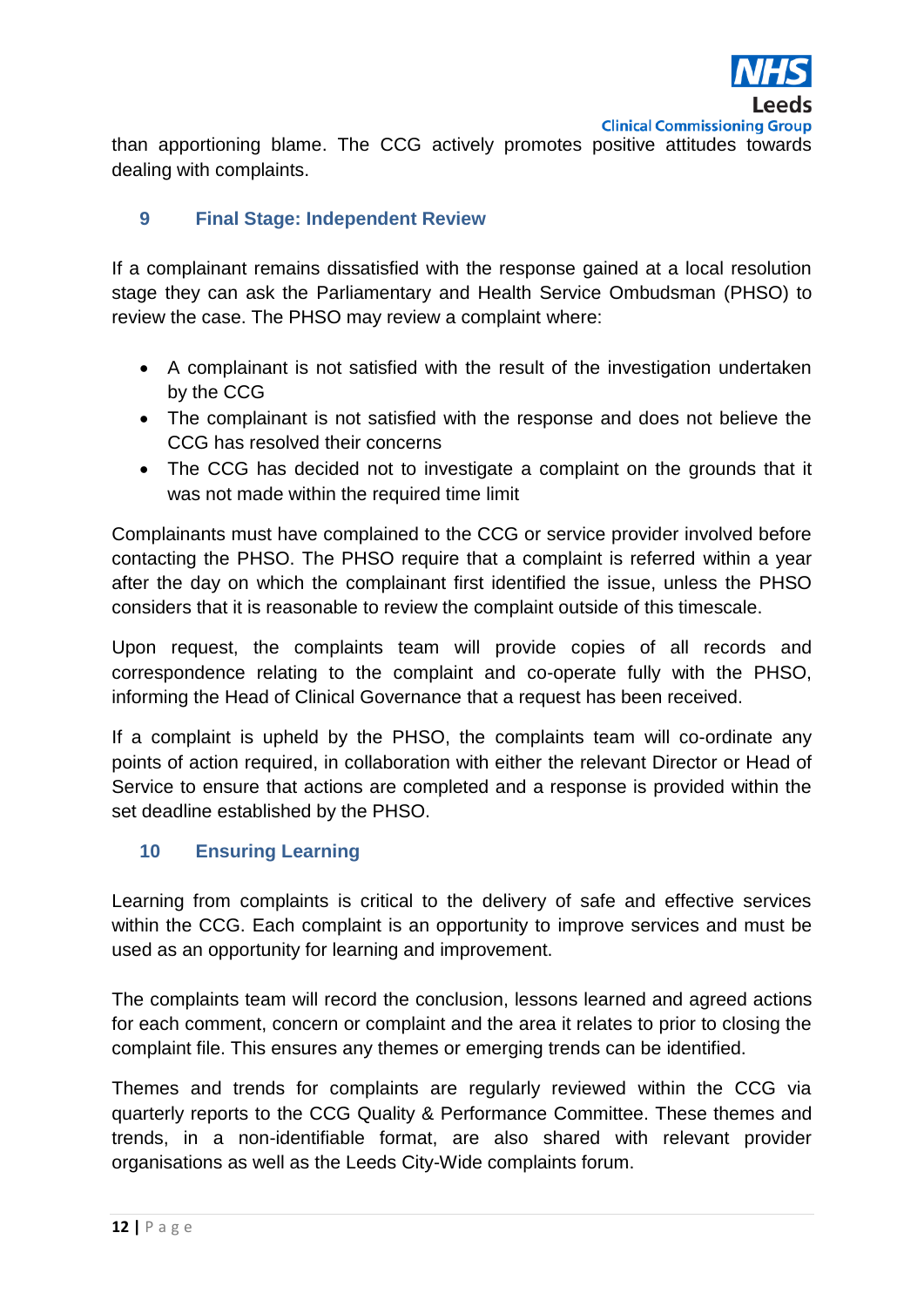

Compliments received within the CCG are used to inform good practice which can be applied to other areas to support service development.

# <span id="page-12-0"></span>**11 Reporting Requirements**

The complaints team will produce quarterly reports and an annual report on patient experience. These will provide an overview of the numbers and types of feedback received across the CCG, including information relating to the theme/subject of the complaint, and the service area to which the complaint relates. This enables any emerging themes and trends to be identified, and appropriately escalated. Details of formal complaints are also reported within the CCG annual report.

On a quarterly basis information relating to complaints, including equality data, is provided to the Health and Social Care Information Centre (HSCIC) in line with national requirements.

The CCG receives and reviews regular complaints reports from the providers of its commissioned services. These are reviewed at the Clinical Quality Review Group meetings in conjunction with the provider and data is triangulated to provide a detailed understanding of patient experience across Leeds.

## <span id="page-12-1"></span>**12 Compliments**

The complaints team maintain a record of all letters of praise and compliments received. Compliments about healthcare services, or a specific individual received within the CCG are shared with the relevant organisation, team, or individual and are included within regular reports. Compliments are an effective source for informing service improvement and for sharing best practice.

## **13 Implementation and Training**

The CCG will ensure that all staff are aware of this policy and the supporting procedures and have access to the associated documents. To support staff the complaints process forms part of the CCG induction programme and on-going training is available.

## <span id="page-12-2"></span>**14 Monitoring Compliance and Effectiveness**

The complaint process will be monitored by the complaints team to review the effectiveness of the process as well as how information about complaints is being used to improve services. The complaints team will ensure:

 This policy and relevant processes remain in line with current legislation and guidance, and continue to reflect models of best practise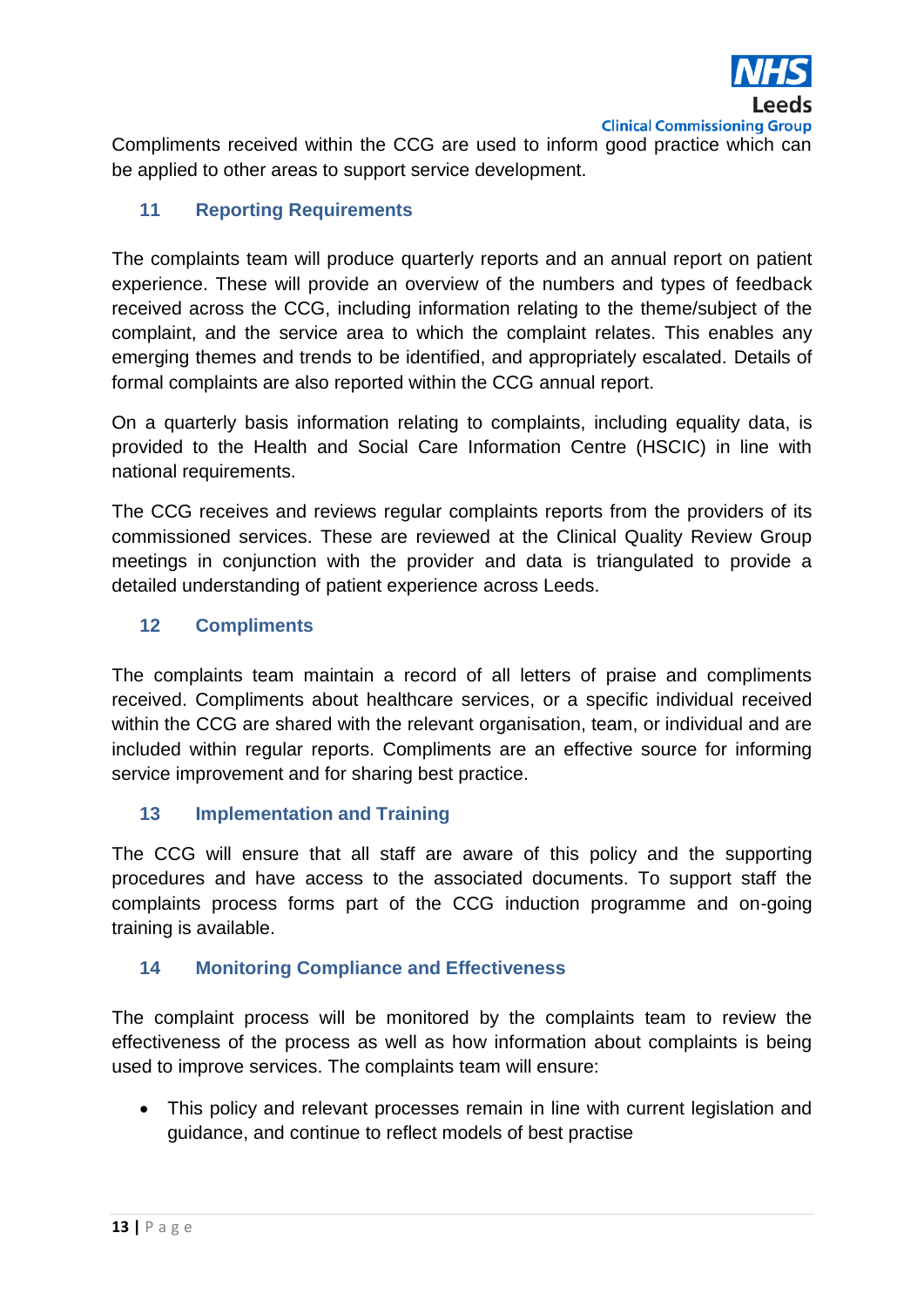

- The policy remains up to date and continues to represent the practise of staff dealing with concerns, comments, complaints and feedback. Any changes to the process should be reflected within the policy.
- The policy continues to place the patient first and that feedback and suggestions from complainants regarding the complaints process are used to inform and continually improve the process.

### <span id="page-13-0"></span>**15 Equality Impact Assessment (EIA)**

All NHS organisations are required to record the demographic data of complainants. The collection of such data is valuable in understanding fair and equal access to health care across ethnic groups. There is no obligation on patients or staff members to respond to questions relating to their demographic details, however, the reasons for collecting this data are fully explained.

This policy has been assessed to ensure consideration has been given to the actual or potential impacts on staff, certain communities or population groups. Appropriate action has been taken to mitigate or eliminate the negative impacts and maximise the positive impacts and the implementation plans are appropriate and proportionate.

The equality impact assessment for this policy can be found below. The CCG will monitor any themes and trends to identify, understand and address complaints linked to a particular location, staff group or individual with an Equality Act 2010 "protected characteristic" (age, disability, gender reassignment, marriage or civil partnership, pregnancy and maternity, race, religion or belief, sex, sexual orientation).

#### **Equality Impact Assessment**

|                 | CCG Concerns Complaints,        |  |
|-----------------|---------------------------------|--|
| Title of policy | Comments and Compliments Policy |  |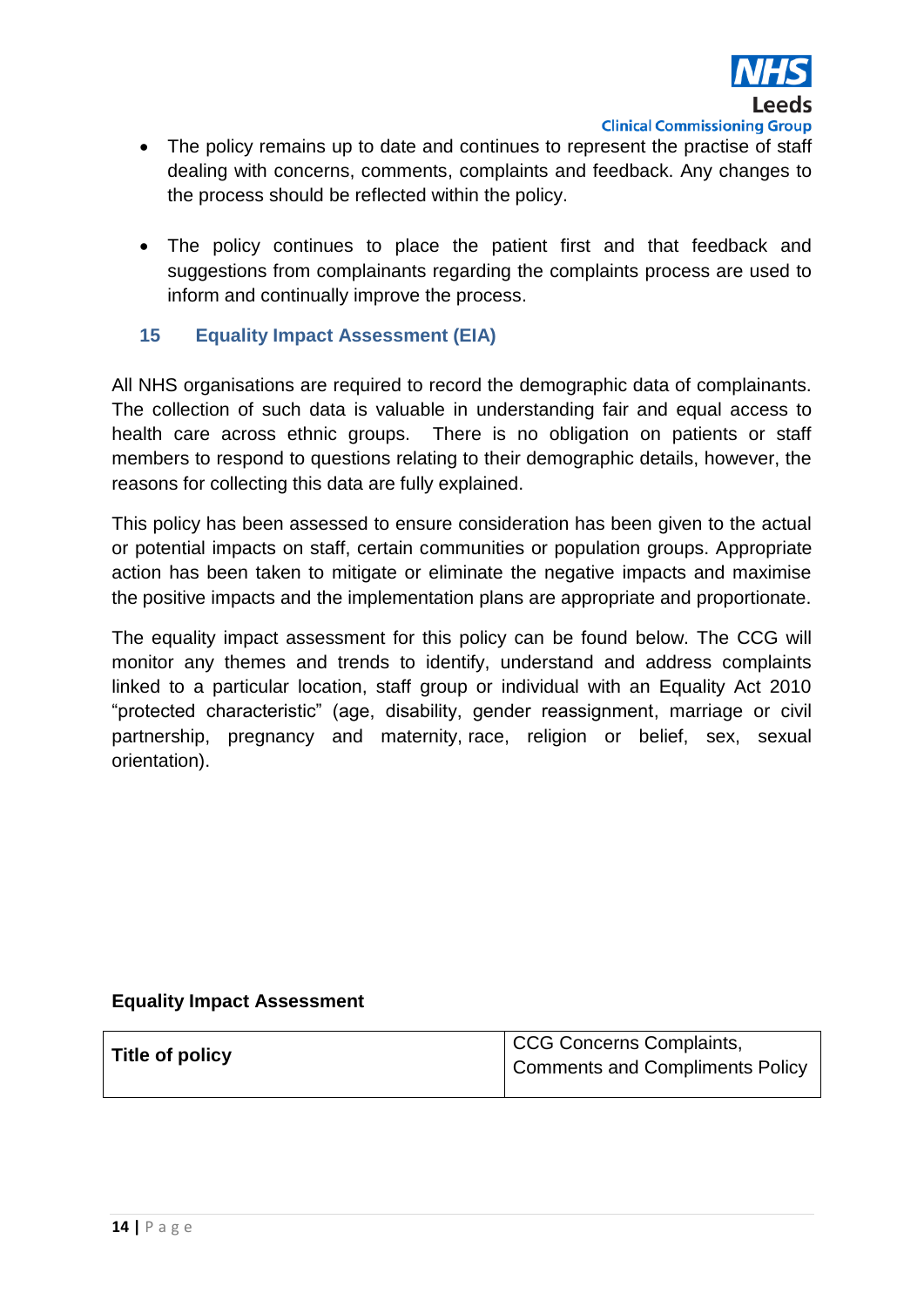

ے<br>مصنفین ا  $\sim 1$ 

|                                                                                      |                                                                                                                   |                                 | <b>Clinical Commissioning Group</b> |  |  |
|--------------------------------------------------------------------------------------|-------------------------------------------------------------------------------------------------------------------|---------------------------------|-------------------------------------|--|--|
|                                                                                      |                                                                                                                   | Joanna Howard, Head of Clinical |                                     |  |  |
| Names and roles of people completing the                                             |                                                                                                                   | Governance                      |                                     |  |  |
| assessment                                                                           |                                                                                                                   |                                 |                                     |  |  |
|                                                                                      |                                                                                                                   |                                 | Sharon Moore, Senior Equality and   |  |  |
|                                                                                      |                                                                                                                   | <b>Engagement Manager</b>       |                                     |  |  |
|                                                                                      |                                                                                                                   | 4 <sup>th</sup> June 209        | $21st$ June 2019                    |  |  |
| Date assessment started/completed                                                    |                                                                                                                   |                                 |                                     |  |  |
| 1. Outline                                                                           |                                                                                                                   |                                 |                                     |  |  |
| Give a brief summary                                                                 | The CCG is committed to continuously improving the                                                                |                                 |                                     |  |  |
| of the policy                                                                        | quality of services it provides or commissions                                                                    |                                 | by                                  |  |  |
|                                                                                      | understanding the experiences of people accessing those                                                           |                                 |                                     |  |  |
|                                                                                      | services. The CCG understands that in order to continue to                                                        |                                 |                                     |  |  |
|                                                                                      | make improvements, it is essential to encourage, value,<br>engage with and learn from all types of feedback. This |                                 |                                     |  |  |
|                                                                                      | policy outlines the CCG's approach to handling complaints,                                                        |                                 |                                     |  |  |
|                                                                                      | concerns, comments and compliments as a genuine                                                                   |                                 |                                     |  |  |
|                                                                                      | means to improving the experiences of patients and the                                                            |                                 |                                     |  |  |
|                                                                                      | quality of its services.                                                                                          |                                 |                                     |  |  |
| What outcomes do                                                                     | Ensure patients, service users and all staff are aware of                                                         |                                 |                                     |  |  |
| you want to achieve                                                                  | the process when raising a complaint, concern, comment                                                            |                                 |                                     |  |  |
| or compliment.                                                                       |                                                                                                                   |                                 |                                     |  |  |
| 2. Evidence, data or research                                                        |                                                                                                                   |                                 |                                     |  |  |
| Give details of                                                                      | The policy has been written in conjunction with current                                                           |                                 |                                     |  |  |
| evidence, data or                                                                    | legislation.                                                                                                      |                                 |                                     |  |  |
| research used to                                                                     |                                                                                                                   |                                 |                                     |  |  |
| inform the analysis                                                                  |                                                                                                                   |                                 |                                     |  |  |
| of impact                                                                            |                                                                                                                   |                                 |                                     |  |  |
| 3. Consultation, engagement                                                          |                                                                                                                   |                                 |                                     |  |  |
| <b>Give details of all</b>                                                           | This policy has been shared with a number of staff                                                                |                                 |                                     |  |  |
| consultation and                                                                     | including patient representatives, Healthwatch Leeds and                                                          |                                 |                                     |  |  |
| engagement                                                                           | the Equality Manager.                                                                                             |                                 |                                     |  |  |
| activities used to                                                                   |                                                                                                                   |                                 |                                     |  |  |
| inform the analysis                                                                  |                                                                                                                   |                                 |                                     |  |  |
| of impact                                                                            |                                                                                                                   |                                 |                                     |  |  |
|                                                                                      |                                                                                                                   |                                 |                                     |  |  |
|                                                                                      |                                                                                                                   |                                 |                                     |  |  |
| 4. Analysis of impact                                                                |                                                                                                                   |                                 |                                     |  |  |
| This is the core of the assessment, using the information above detail the actual or |                                                                                                                   |                                 |                                     |  |  |
|                                                                                      |                                                                                                                   |                                 |                                     |  |  |
| likely impact on protected groups, with consideration of the general duty to;        |                                                                                                                   |                                 |                                     |  |  |

eliminate unlawful discrimination; advance equality of opportunity; foster good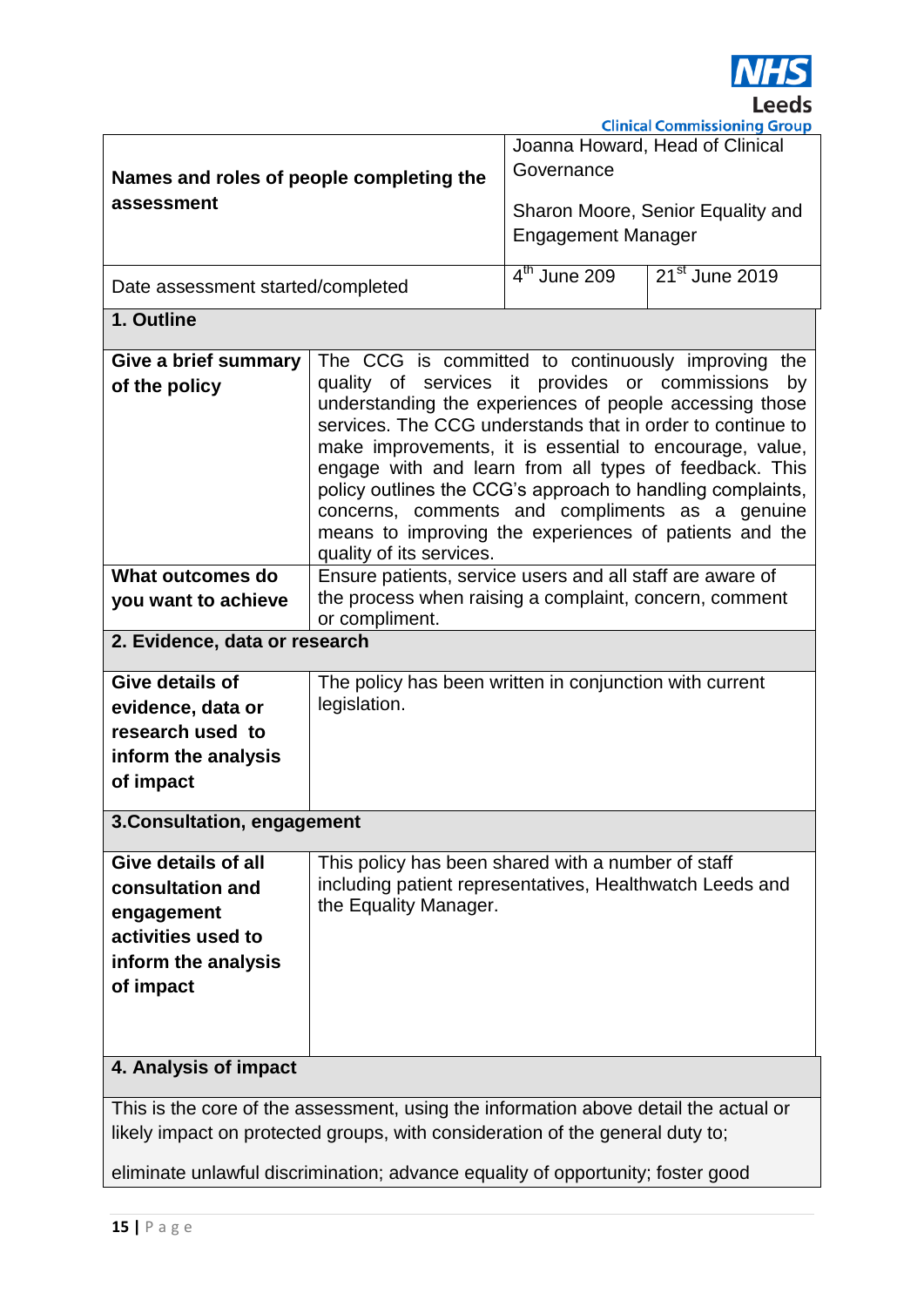

| relations                                                                                                         |     |                                                 |                                                                                                                                          |  |
|-------------------------------------------------------------------------------------------------------------------|-----|-------------------------------------------------|------------------------------------------------------------------------------------------------------------------------------------------|--|
| Are there any likely<br>impacts?<br>Are any groups going to be<br>affected differently?<br><b>Please describe</b> |     | Are<br>these<br>negative<br>or<br>positive?     | What action will be taken to address any<br>negative impacts or enhance positive<br>ones?                                                |  |
| Age                                                                                                               | Yes | Positive                                        | The policy could have a potentially<br>positive impact as the characteristics of<br>complainants along with the nature of                |  |
| <b>Carers</b>                                                                                                     | Yes | Positive                                        | their complaint are monitored. Trends<br>that emerge can be fed into the CCG                                                             |  |
| <b>Disability</b>                                                                                                 | Yes | Positive                                        | governance arrangements for                                                                                                              |  |
| <b>Sex</b>                                                                                                        | Yes | Positive                                        | addressing this. There is currently no<br>information that indicates that this                                                           |  |
| Race                                                                                                              | Yes | Positive                                        | document will disadvantage or have a<br>negative impact on any groups if                                                                 |  |
| <b>Religion or</b><br>belief                                                                                      | Yes | Positive                                        | implemented and operated in a manner<br>that is laid within this document. We                                                            |  |
| <b>Sexual</b><br>orientation                                                                                      | Yes | Positive                                        | have had not received any feedback or<br>concerns.                                                                                       |  |
| Gender<br>reassignment                                                                                            | Yes | Positive                                        |                                                                                                                                          |  |
| <b>Pregnancy</b><br>and<br>maternity                                                                              | Yes | Positive                                        |                                                                                                                                          |  |
| <b>Other</b><br>relevant<br>group                                                                                 | Yes | Positive                                        | All other trends that emerge for any other<br>relevant groups can be fed into the CCG<br>governance arrangements for<br>addressing this. |  |
| If any negative/positive                                                                                          |     | No anticipated negative impacts on any equality |                                                                                                                                          |  |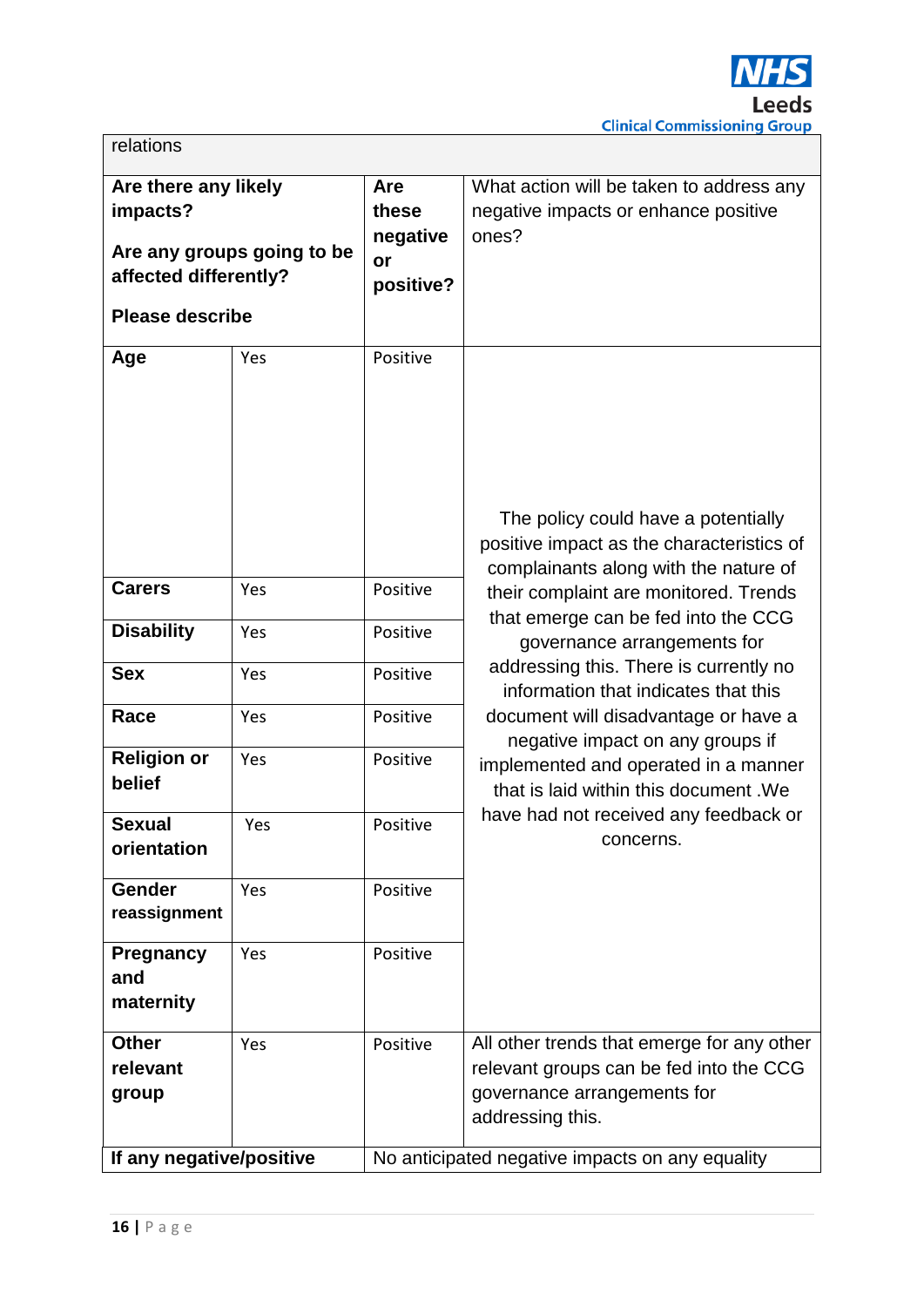

| <b>Clinical Commissioning Group</b> |  |  |
|-------------------------------------|--|--|
|                                     |  |  |

| impacts were identified are<br>they valid, legal and/or<br>justifiable? Please detail. | group have been identified. The policy is applicable<br>to all patients and service users. The policy makes<br>all reasonable provision to ensure equality of access<br>to the complaints procedure. There are no<br>statements, conditions or requirements that<br>disadvantage any particular group of people with one<br>or more protected characteristic. |                     |                 |  |
|----------------------------------------------------------------------------------------|---------------------------------------------------------------------------------------------------------------------------------------------------------------------------------------------------------------------------------------------------------------------------------------------------------------------------------------------------------------|---------------------|-----------------|--|
| 5. Monitoring, Review and Publication                                                  |                                                                                                                                                                                                                                                                                                                                                               |                     |                 |  |
| How will you<br>review/monitor the impact<br>and effectiveness of your<br>actions      | All service users will be asked to complete an<br>equality monitoring form when contacting the<br>service. These will be reviewed and reported on<br>within the complaints annual report, allowing the<br>CCG to identify any trends and develop appropriate<br>action(s) to be taken.                                                                        |                     |                 |  |
| <b>Lead Officer</b>                                                                    | Joanna Howard                                                                                                                                                                                                                                                                                                                                                 | <b>Review date:</b> | 21 June<br>2019 |  |
| 6.Sign off                                                                             |                                                                                                                                                                                                                                                                                                                                                               |                     |                 |  |
| <b>Lead Officer</b>                                                                    | Joanna Howard, Head of Clinical Governance                                                                                                                                                                                                                                                                                                                    |                     |                 |  |
| <b>Director</b>                                                                        | Jo Harding                                                                                                                                                                                                                                                                                                                                                    | Date approved:      | 24 June<br>2019 |  |

#### <span id="page-16-0"></span>**16. Associated Documentation**

This policy is linked to, but not limited to, the following CCG policies and strategies:

- The CCG Unreasonable Complaints Procedure
- The CCG Acceptable Standards of Behaviour Policy and Procedure
- The CCG Incident Policy and Guidance
- Health and Safety Policies
- Claims management policy
- Whistleblowing Policy
- Records Management Policy
- Safeguarding Children and Adults at Risk Policy
- CCG Information Governance Policy
- CCG Anti-Fraud, Corruption and Bribery Policy

This policy and procedure takes into account:

 The House of Commons Health Committee report – 'Complaints and Raising Concerns'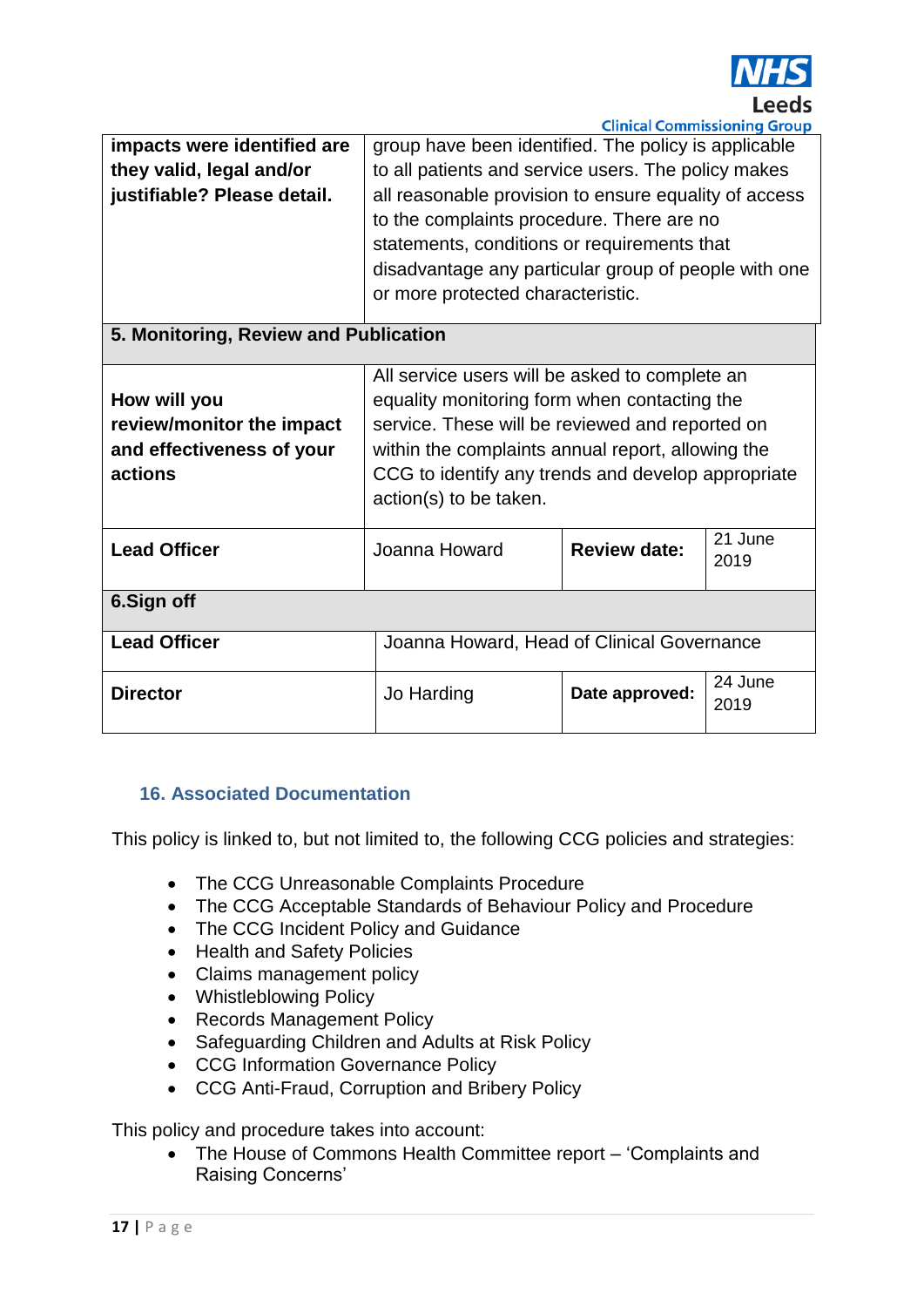

- The Care Quality Commission report 'Complaints Matter'
- The Parliamentary and Health Service Ombudsman (PHSO), the Local Government Ombudsman (LGO) and Healthwatch England's joint report – 'My Expectations (for raising concerns and complaints)'.
- The Local Authority, Social Services and National Health Service Complaints (England) Regulations (2009)
- NHS Constitution updated March 2013
- Listening, Responding and Improving A Guide to Better Customer Care (2009)
- Principles of good administration. Parliamentary and Health Service Ombudsman (2009)
- Principles of good complaints handling. Parliamentary and Health Service Ombudsman (2008)
- Principles for remedy. Parliamentary and Health Service Ombudsman (2007)
- NHS Serious Incident Framework 2015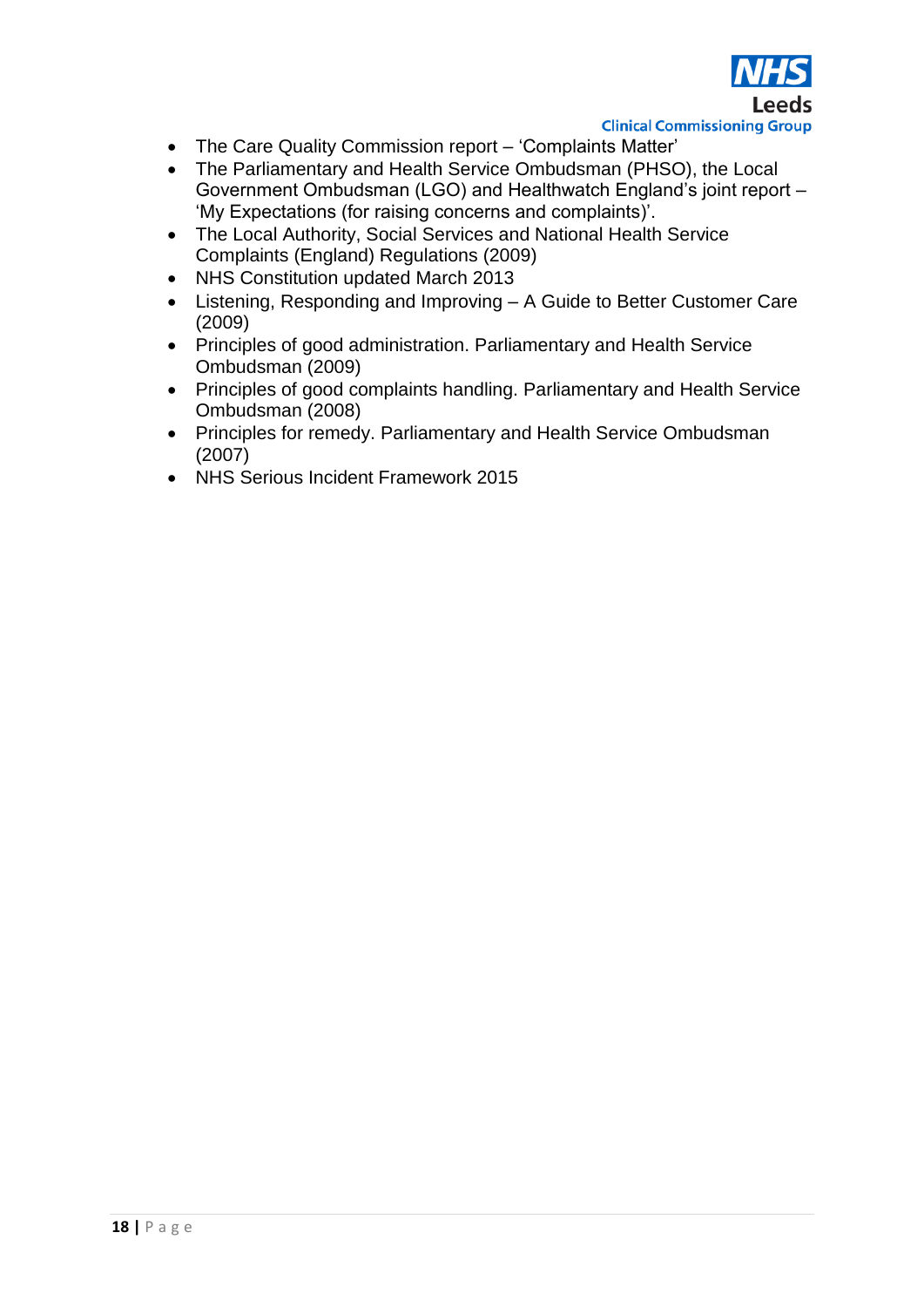

**Appendix A:** 

# A user-led vision for raising concerns and complaints

<span id="page-18-0"></span>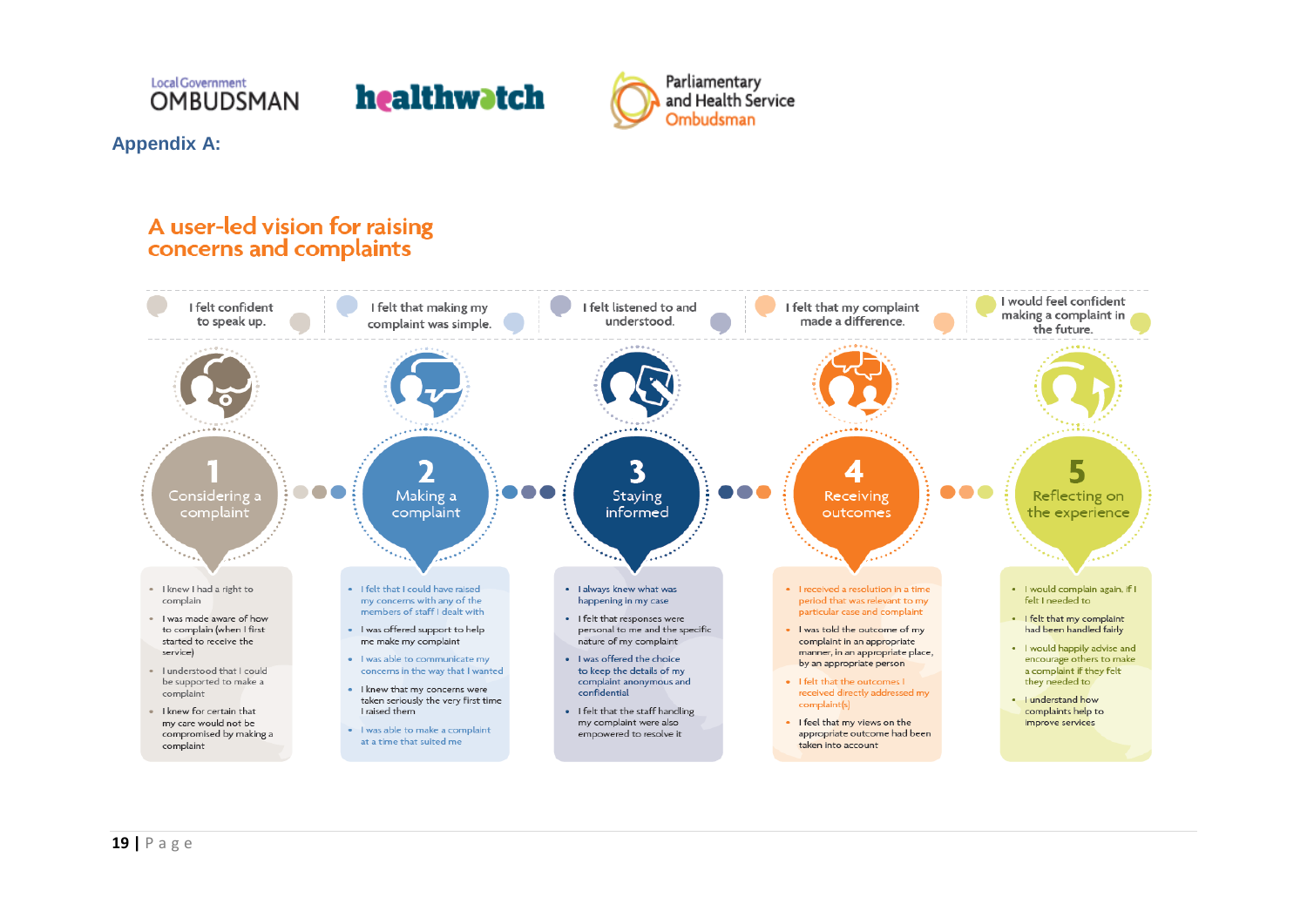# <span id="page-19-0"></span>**Appendix B: Complaints Process Flow Chart**

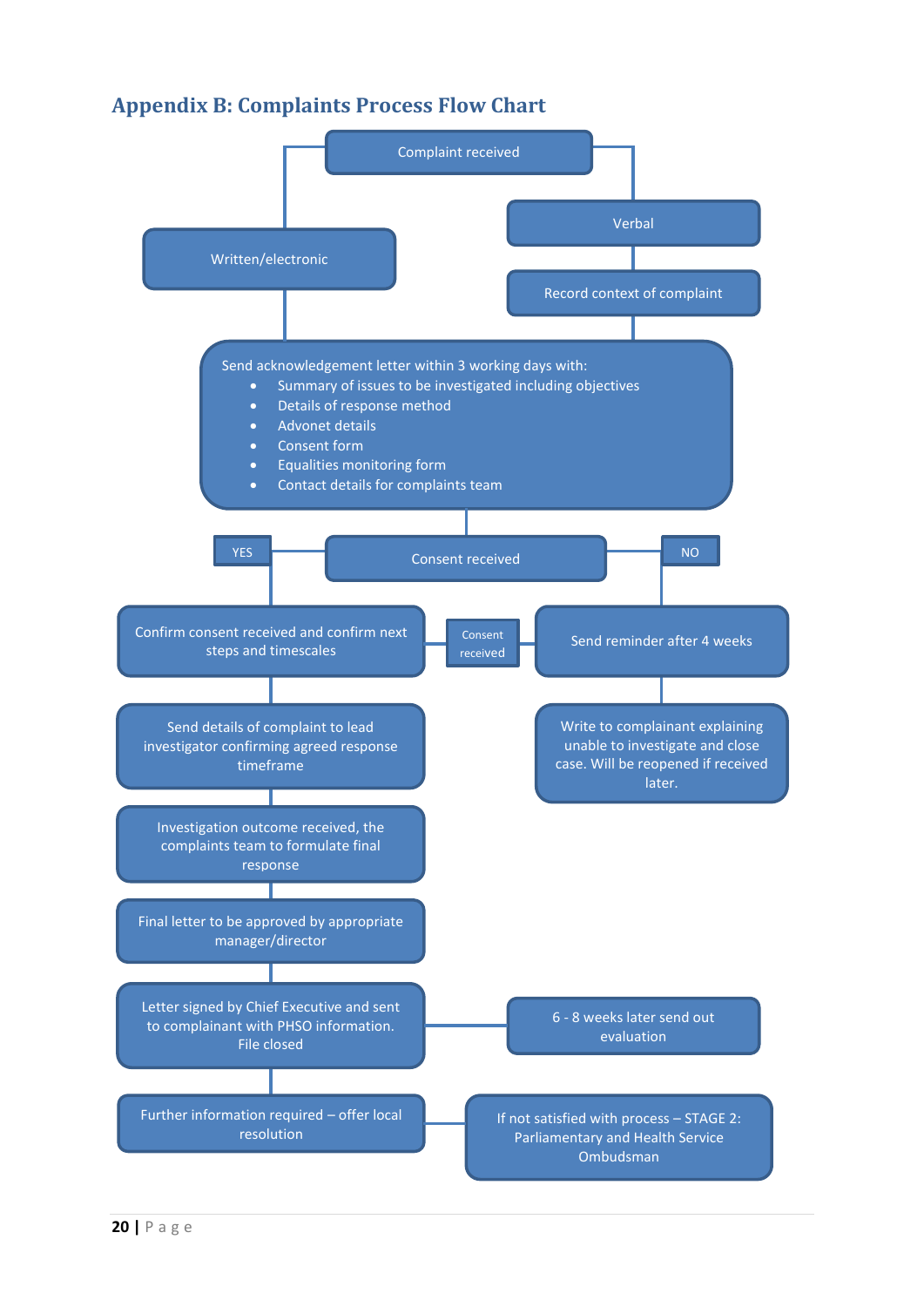### **1. Managing Persistent or Unreasonable Complaint Behaviour**

- 1.1 This guidance covers all contacts, enquiries and complainants. It is intended for use as a last resort and after all reasonable measures have been taken to try and resolve a complaint within the CCG Complaints Policy. Persistent contact may be as a result of individuals having genuine issues and it is therefore important to ensure that this process is fair and the complainant's interests have been taken into consideration. This guidance should only be implemented by NHS Leeds Clinical Commissioning Group following advice from the Head of Clinical Governance.
- 1.2 Occasionally staff are presented with persistent or unreasonable behaviour from complainants. Complaints staff and investigating managers are trained to respond with patience and sympathy to complainants, but it is recognised that there are times when there is nothing further that can reasonably be done to rectify a real or perceived problem.
- 1.3 Leeds CCG Patient Experience Team (complaints team) must first ensure that NHS Leeds CCG Complaints Policy has been fully implemented and that no element of the complaint has been overlooked or not properly addressed.
- 1.4 If Leeds CCG recognises that the complainant may be persistent or unreasonable, this concern would be discussed initially with the Head of Clinical Governance. This should only be a last resort after all reasonable measures have been taken to try and resolve the complaint. It is good practice to make clear to a complainant the ways in which his or her behaviour is unacceptable, and the likely consequences of refusal to amend it, before referring the matter to the Head of Clinical Governance. If all reasonable measures have been taken, the individual case will be discussed to identify how the complaint should be managed.

## **2. Definition of persistent and unreasonable complaints**

- 2.1 There is no one single feature of unreasonable behaviour. Examples of behaviour may include those who:
	- Persist in pursuing a complaint when the procedures have been fully and properly implemented and exhausted.
	- Do not clearly identify the precise issues that they wish to be investigated, despite reasonable efforts by staff, and where appropriate, the relevant independent advocacy services could assist to help them specify their complaint.
	- Continually make unreasonable or excessive demands in terms of process and fail to accept that these may be unreasonable e.g. insist on responses to complaints being provided more urgently than is reasonable or is recognised practice.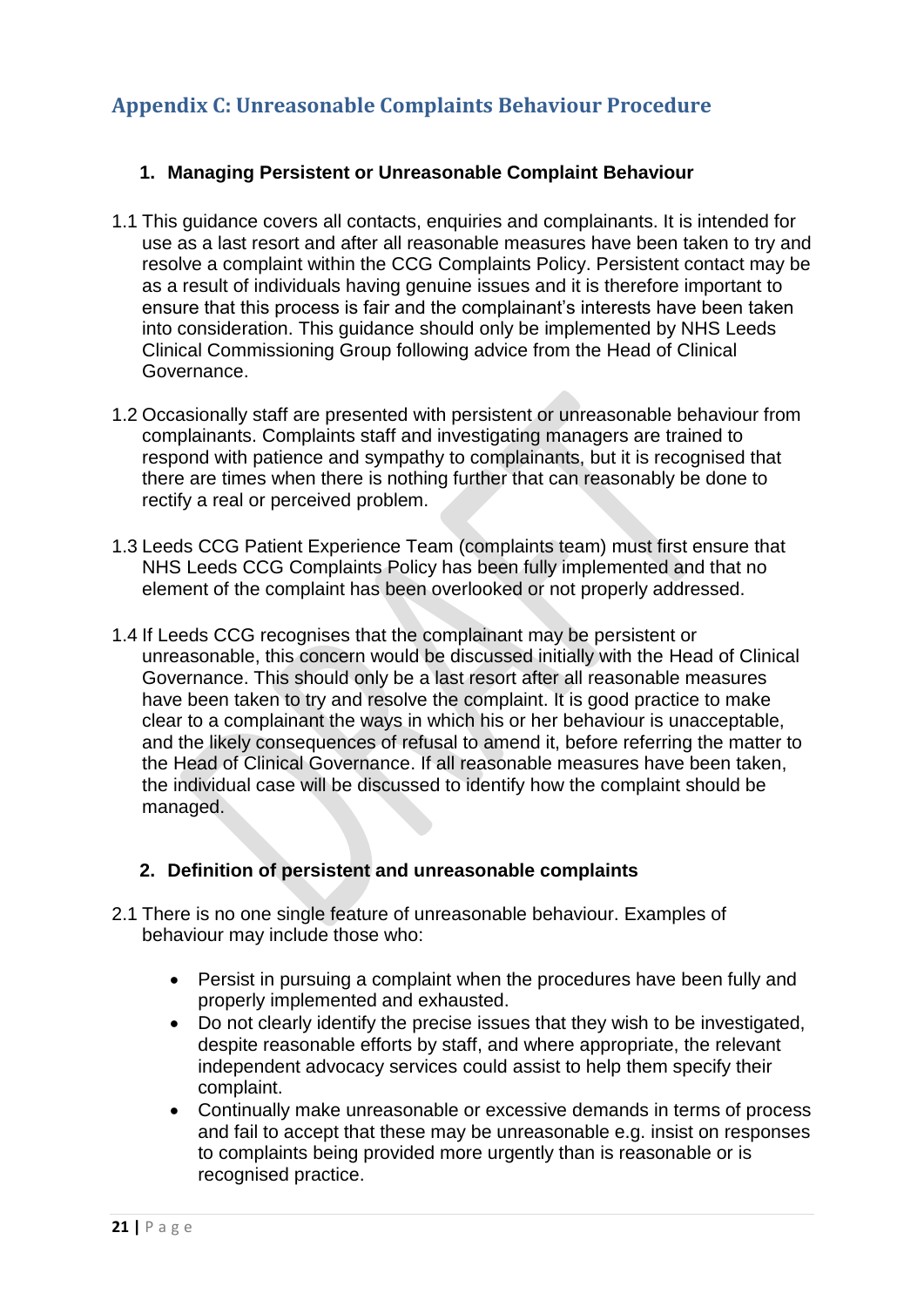- Continue to focus on a 'trivial' matter to an extent that it is out of proportion to its significance. It is recognised that defining trivial is subjective and careful judgment must be applied and recorded.
- Change the substance of a complaint or seek to prolong contact by continually raising further issues in relation to the original complaint. Care must be taken not to discard new issues that are significantly different from the original issue. Each issue of concern may need to be addressed separately
- Consume a disproportionate amount of time and resources.
- Threaten or use actual physical violence towards staff.
- Have harassed or been personally abusive or verbally aggressive on more than one occasion (this may include written abuse e.g. emails).
- Repeatedly focus on conspiracy theories and/or will not accept documented evidence as being factual.
- Make excessive telephone calls or send excessive numbers of emails or letters to staff.

#### **3. Actions prior to designating a persons' contact as unreasonable or persistent**

- 3.1 It is important to ensure that the details of a complaint are not lost because of the presentation of that complaint. There are a number of considerations to bear in mind when considering imposing restrictions upon a complainant. These may include:
	- Ensuring the persons' case(s) is being, or has been dealt with appropriately, and reasonable actions will follow, or have followed the final response.
	- Confidence that the person has been kept up to date and that communication has been adequate with the complainant prior to them becoming unreasonable or persistent.
	- Checking that new or significant concerns are not being raised, that requires consideration as a separate case.
	- Applying criteria with care, fairness and due consideration for the individual's circumstances – bearing in mind that physical or mental health conditions may explain difficult behaviour. This should include the impact of bereavement, loss or significant/sudden changes to the complainant's lifestyle, quality of life or life expectancy.
	- Considering the proportionality and appropriateness of the proposed restriction in comparison with the behaviour, and the impact upon staff.
- 3.2 Ensuring that the complainant has been advised of the existence of the policy and has been warned about, and given a chance to amend their behaviour.
- 3.3 Consideration should also be given as to whether any further action can be taken prior to designating the persons' contact as unreasonable or persistent. This might include: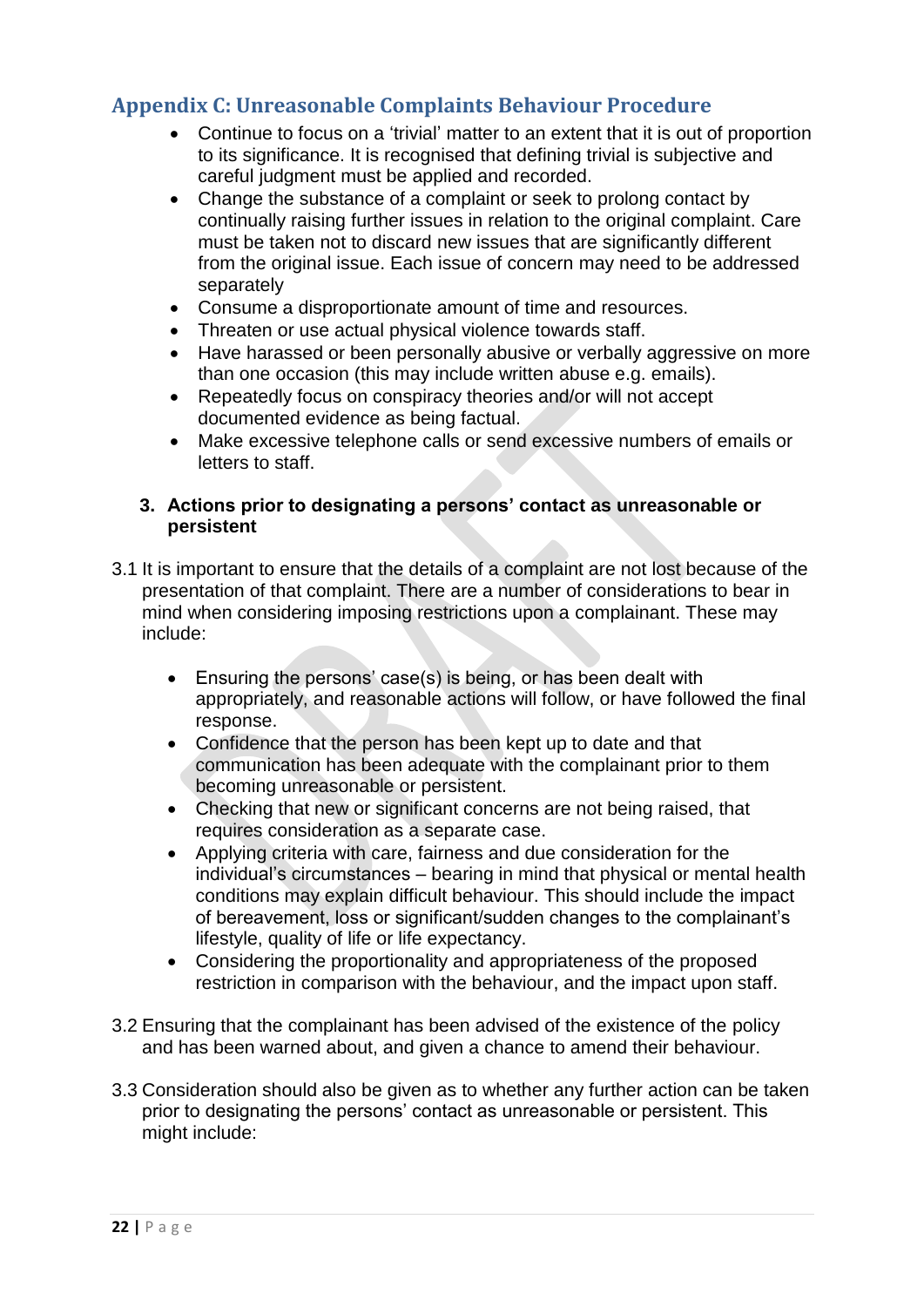- Raising the issue with an Executive Director with no previous involvement, in order to give an independent view.
- Where no meeting with staff has been held, consider offering this at a local level as a means to dispel misunderstandings (only appropriate where risks have been assessed).
- Where multiple departments are being contacted by the complainant, consider a strategy to agree a cross-departmental approach.
- Consider whether the assistance of an advocate may be helpful.
- Consider the use of ground rules for continuing contact with the complainant.

3.4 Ground rules may include:

- Time limits on telephone conversations and contacts
- Restricting the number of calls that will be taken or agreeing a timetable for contacting the service.
- Requiring contact to be made with a named member of staff and agreeing when this should be.
- Requiring contact via a third party e.g. advocate.
- Limiting the complainant to one mode of contact.
- Informing the complainant of a reasonable timescale to respond to correspondence.
- Informing the complainant that future correspondence will be read and placed on file, but not acknowledged.
- Advising that the organisation does not deal with calls or correspondence that is abusive, threatening or contains allegations that lack substantive evidence. Request that the complainant provides an acceptable version of the correspondence or make contact with a third party to continue communication with the organisation.
- Ask the complainant to enter into an agreement about their conduct.
- Advise that irrelevant documentation will be returned in the first instance and (in extreme cases) in future may be destroyed
- 3.5 The CCG operates a Zero Tolerance Policy in line with national guidance. All individual(s) that demonstrate verbal abuse, aggression or threaten physical abuse are informed of this:

"The NHS operates a zero tolerance policy, and safety of staff is paramount at all times. Staff have a right to care for others without fear of being attacked either physically or verbally".

## **4. Process for managing unreasonable or persistent behaviour**

- 4.1 Where a persons' contact has been identified as unreasonable or persistent, the decision to declare them as such is made by the Head of Clinical Governance.
- 4.2 The Head of Clinical Governance will write to the complainant, informing them that either: